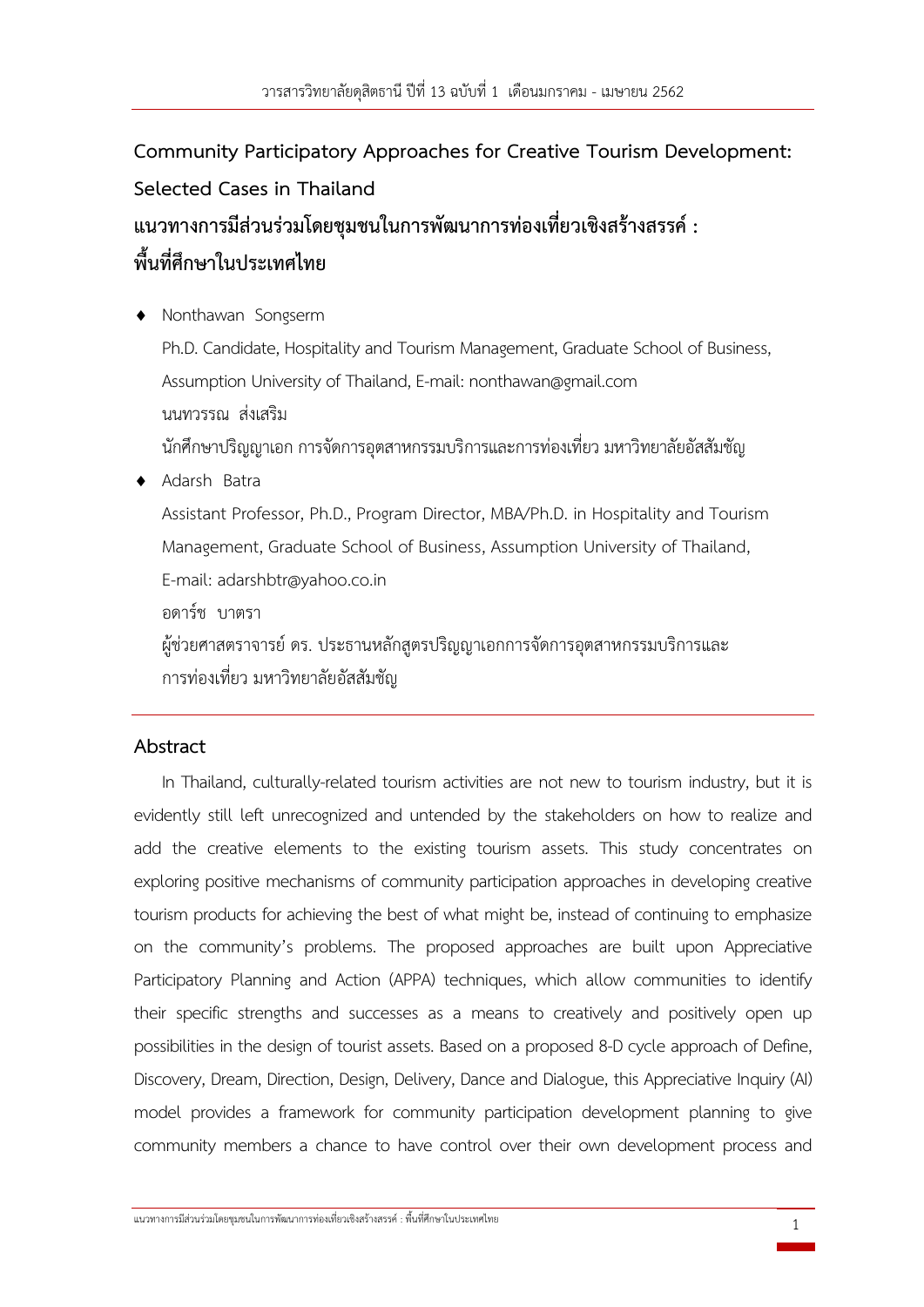make decisions that affect their livelihoods. Apparently, evidences from the selected case examples show that creative tourism development planning needs to be designed in an innovative setting with the right mechanism to drive group dynamics. In order for creative tourists to feel a part of the community, the residents have to understand the integration between the supply and demand sides, being proud of what they have, and at the same time must be willingly ready to create staged authenticity activities. Lesson learned from the application of the proposed model will be provided.

**Keywords:** Creative Tourism, Community Participation, Appreciative Participatory Planning and Action, Selected Cases in Thailand

# **บทคัดย่อ**

ในประเทศไทย แม้รูปแบบของการท่องเที่ยวที่นำเสนอกิจกรรมที่มีสัมพันธ์กับบริบททางวัฒนธรรมของ พื้นที่มีปรากฏให้เห็นมากว่าหลายทศวรรษ แต่จากการศึกษาพบว่า ยังไม่มีบุคคลหรือหน่วยงานที่เกี่ยวข้อง ึกล่าวถึงอย่างชัดเจนว่า มีเครื่องมือหรือองค์ประกอบใดสามารถนำมาใช้ในการพัฒนาการท่องเที่ยวในรูปแบบ ดังกล่าวที่เรียกว่า "การท่องเที่ยวเชิงสร้างสรรค์" งานวิจัยนี้ได้ทดลองน ากลไกเชิงบวกมาเป็นแนวทางการสร้าง การมีส่วนร่วมของกลุ่มผู้ที่เกี่ยวข้องในการพัฒนาการท่องเที่ยวเชิงสร้างสรรค์ ซึ่งเน้นการค้นหาความเข้มแข็ง และความส าเร็จที่มีอยู่พื้นที่ในมิติต่าง ๆ มาสร้างคุณค่าและมูลค่าให้เกิดกับชุมชนแทนการมองไปที่ปัญหา โดยการศึกษาครั้งนี้ได้นำกรอบการคิด "การวางแผนและการปฏิบัติแบบมีส่วนร่วมด้วยความชื่นชม" (Appreciative Participatory Planning and Action) มาเป็นแนวทางในการพัฒนารูปแบบการท่องเที่ยว ที่เน้นกิจกรรมเชิงวัฒนธรรมที่สอดคล้องกับวิถีชุมชน การศึกษาครั้งนี้นักวิจัยได้พัฒนากระบวนการ 8 Ds ตามกรอบแนวคิดสุนทรียสาธก (Appreciative Inquiry) ได้แก่ กระบวนการหาแนวคิด (Define) กระบวนการ ์ ค้นหาสิ่งที่ดี (Discovery) กระบวนการกำหนดเป้าหมาย (Dream) กระบวนการกำหนดทิศทาง (Direction) กระบวนการออกแบบวางแผน (Design) กระบวนการปฏิบัติตามแผน (Delivery) กระบวนการเคลื่อนไหวให้เกิด การเปลี่ยนแปลง (Dance) และกระบวนการเสวนา (Dialogue) อันเป็นแนวทางที ่น าไปสู่การพัฒนา ึการท่องเที่ยวเชิงสร้างสรรค์อย่างมีส่วนร่วม ที่สมาชิกในชุมชนมีอำนาจในการควบคุมตลอดกระบวนการและ ึการตัดสินใจกำหนดความต้องการของชุมชน ผลการศึกษาในพื้นที่ศึกษาพบว่า การวางแผนเพื่อพัฒนา การท่องเที่ยวเชิงสร้างสรรค์จ าเป็นต้องมีการปฏิรูปแนวทางการจัดการเพื่อให้เกิดการกระบวนการกลุ่ม ้ทั้งการสร้างกลุ่ม การพัฒนาศักยภาพ และการดำเนินงานที่เหมาะสม เพื่อให้เกิดกิจกรรมการท่องเที่ยวที่ สอดคล้องและสัมพันธ์กับประวัติศาสตร์ วัฒนธรรม ตลอดจนวิถีชีวิตในชุมชนที่เป็นรูปธรรมในเชิงการเรียนรู้ ท าให้นักท่องเที่ยวได้มาซึ่งประสบการณ์ ในขณะที่สมาชิกในชุมชนสามารถรักษาความสมดุลระหว่าง การเปลี่ยนแปลงที่เกิดขึ้นจากการท่องเที่ยวภายในชุมชนและผลประโยชน์ที่ชุมชนจะได้รับอันนำมาซึ่งการ พัฒนาที่ยั่งยืน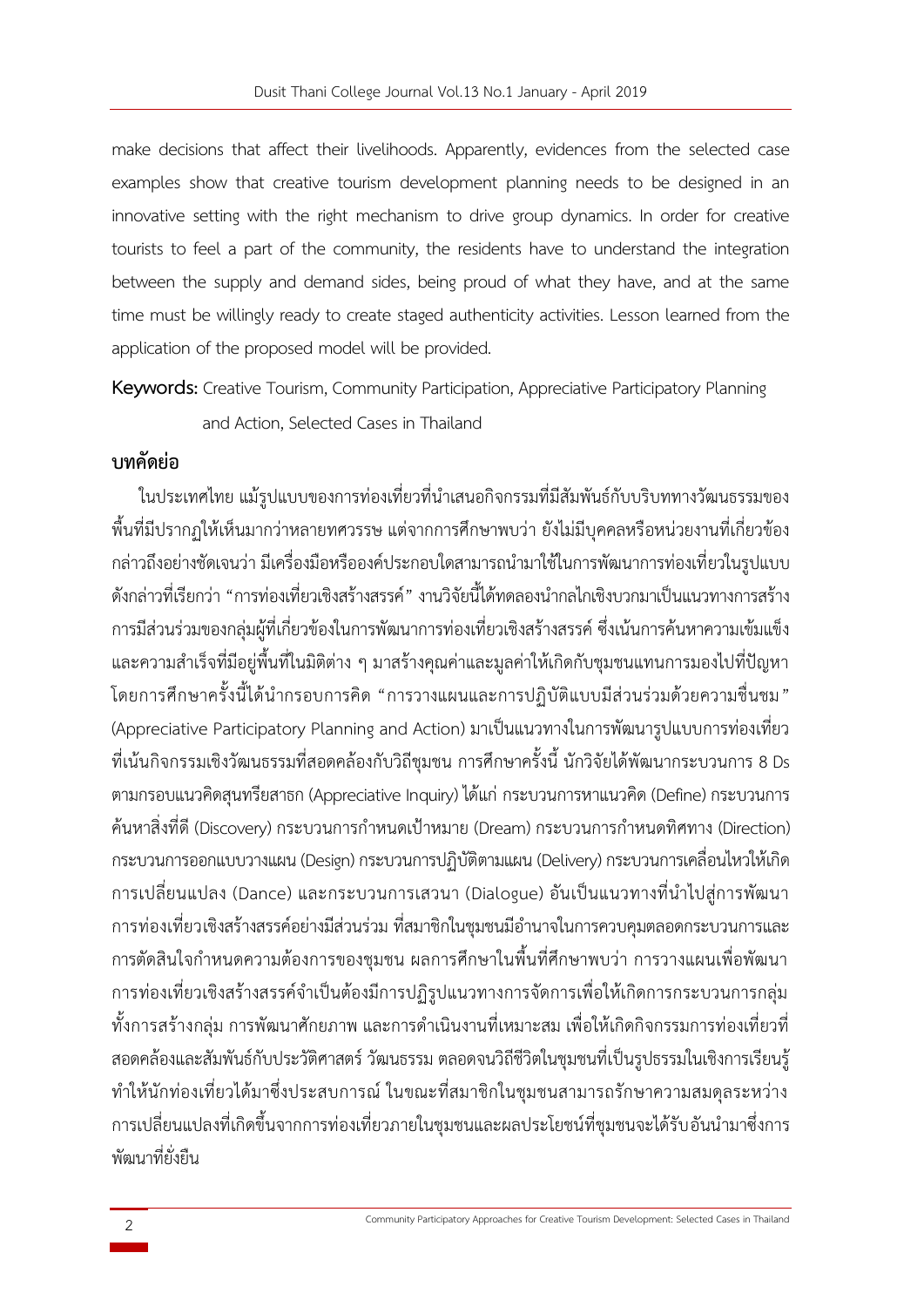# **ค าส าคัญ :** การท่องเที่ยวเชิงสร้างสรรค์ การมีส่วนร่วมโดยชุมชน การวางแผนและการปฏิบัติแบบมีส่วนร่วม ด้วยความชื่นชม พื้นที่ศึกษาในประเทศไทย

# **Introduction**

The growing synergy of tourism and culture has been one of the major themes in tourism development over the past decades (World Tourism Organization Commission, 2005). However, there have been various signs, showing that cultural tourism is becoming a victim of its own success in recent years. Famous sites can suffer from large numbers of tourists, degrading the quality of experiences and products (Richards, 2011). Moreover, the European Travel Commission (2005) revealed that tourism consumption patterns changed radically. Instead of only being passive consumers of cultural experiences provided in the destinations, more people are also looking for authentic experiences and want to engage with local communities (Campbell, 2010). According to the complexity of tourism trends and consumer behaviors, there are a number of places in search of new forms of articulation between culture and tourism which can help to strengthen their destinations and to sustain their market shares. Jelinčić & Žuvela (2012) observed an increasing theme of 'creativity' in developmental contexts reflected in a variety of spheres, such as creative economy, creative industries and creative cities to describe an invention of any new thing that has value. In the tourism sphere, the role of creativity in the development of tourist destinations is increasing important and the emergence of creative tourism is viewed sometimes as, in part, a reaction to dissatisfaction with cultural tourism products in recent years (Smith, 2005). In Thailand, there is increasing discussion about creative tourism by various relevant organizations. However, it is evident that local communities are hardly involved in the planning process. Most creative tourism projects emerging in local communities have been initiated and implemented by outsiders.

Despite numerous studies of community participation, few discussed the practical application of approaches that have been successfully used to conduct community participation in different contexts. The objective of this research is to explore pattern of community participation approaches in developing creative tourism projects that are involved by community members. The proposed approaches are built upon Appreciation Participatory Planning and Action (APPA) techniques, using a combination of Appreciative Inquiry (AI) framework and tools of participatory learning approaches to find and emphasize successes and strengths as a means to empower communities to plan and manage their development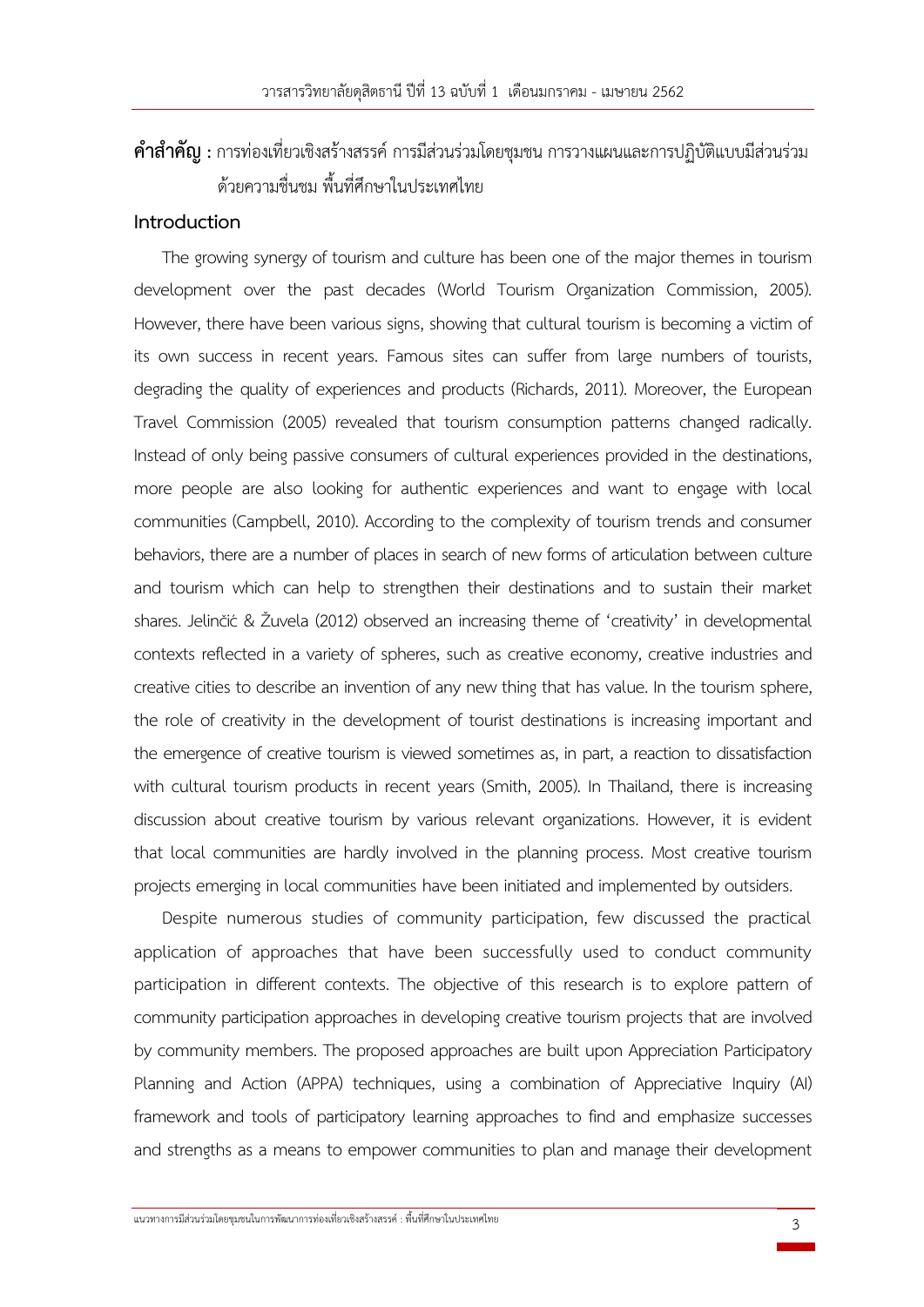projects. In conclusion, a number of different examples of community participatory approaches for creative tourism development are presented, illustrating the different implementations around Thailand. Practical frameworks and tools for developing community plans are introduced. In addition, academics, planners, tourism consultants, and others concerned with developing tourism strategies in consultation with local communities propose a range of recommendations. As there is no single organizational model that fits all circumstances and areas, this study covers the tourism context of four selected communities based on the management structure, a network of selected areas, and community participation in creative tourism development.

#### **Research Objectives**

The specific objectives of the study are:

1) To develop appropriate participatory approaches to assist Thai communities to effectively shape creative tourism projects.

2) To provide a practical planning and management framework for relevant agencies to work with local communities in creative tourism development planning.

## **Scope of Research**

Exploring the appropriate model and process for creative tourism project management based on the community participation by applying the conceptual framework of the Appreciative Participatory Planning and Actions (APPA) in local communities with different contexts.

#### **Methodology**

In this study, qualitative research allowed the researchers to gather details on how appreciative participatory planning and action approach was appropriately conducted in each selected local community in Thailand in order to assist them to effectively shape creative tourism projects.

#### **Key Informants**

The selection of a small number of people and cases to research have allowed the researchers to concentrate on high quality information and a great depth of understanding of the cases and situations, as well as a reduction in generalizability. The researchers have sought out well-informed people, including (1) community leaders (2) individual residents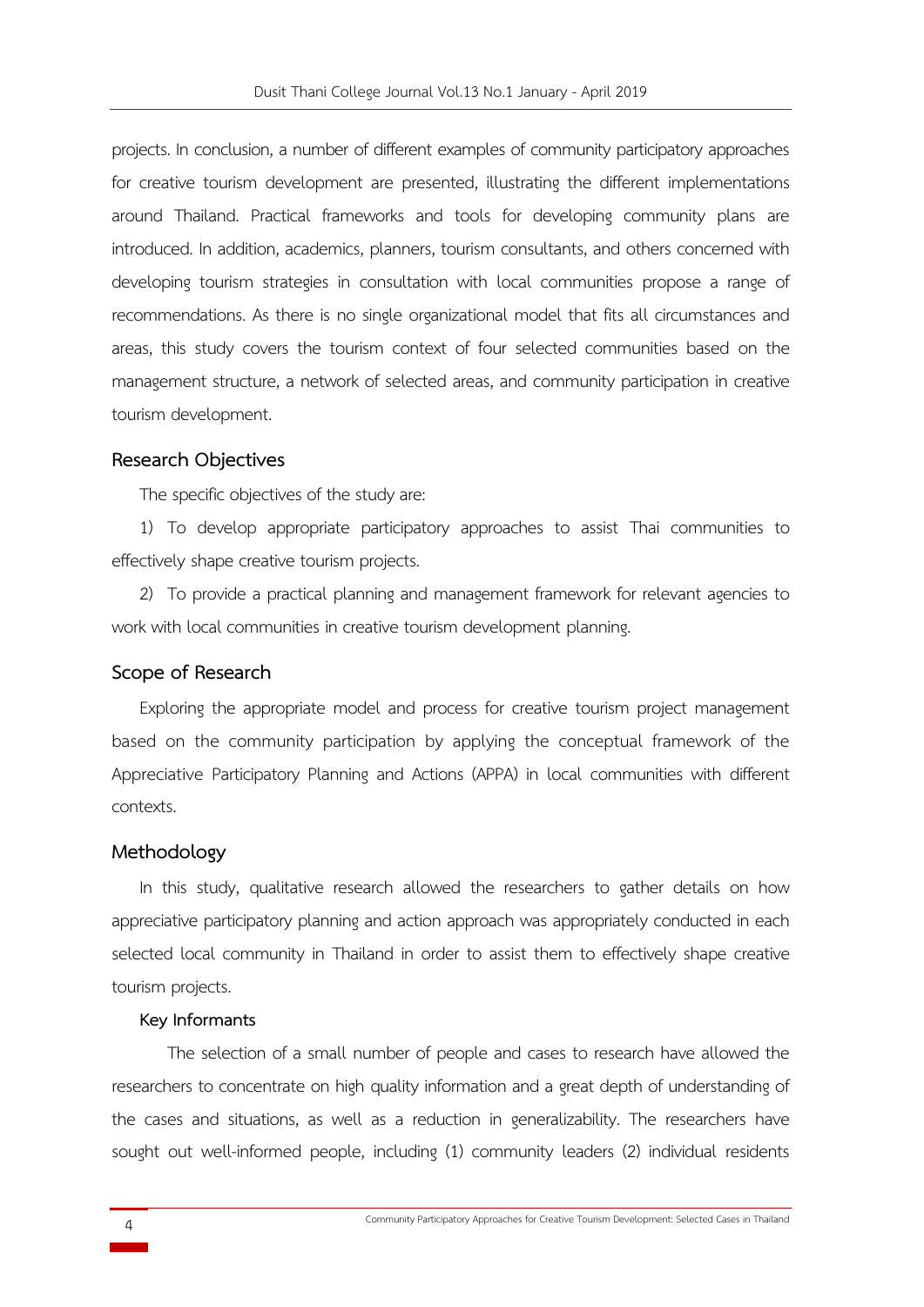and (3) local government officers, who were chosen primarily on the basis of their roles in tourism planning and implementation at local levels.

A purposive selection approach based on one or more pre-determined characteristics was used to identify potential respondents that have reflected the processes of community participation in tourism development (IFAD, 2002) There are four different types of Thai community settings based on forms of social structures and networks, including

| Forms of social structure         | <b>Selected Cases</b>    | Informants interviewed |           | Focus group  |              |
|-----------------------------------|--------------------------|------------------------|-----------|--------------|--------------|
| and network                       |                          |                        |           |              | conducted    |
|                                   |                          | Local residents        | Community | Local        | Participants |
|                                   |                          |                        | leaders   | government   |              |
| local government-led<br>(1)       | Chak Ngaew village,      | 6                      | 1         | 1            | 22           |
| management, community has         | Banglamung District,     |                        |           |              |              |
| little commitment                 | Chonburi Province        |                        |           |              |              |
| (2)<br>local government has       | Takhain Tia subdistrict, | 7                      | 1         | $\mathbf{1}$ | 43           |
| moderate to low management        | Banglamung District,     |                        |           |              |              |
| skills, community cohesiveness is | Chonburi Province        |                        |           |              |              |
| weak                              |                          |                        |           |              |              |
| (3)<br>community leaders and      | Nam Chieo subdistrcit,   | 6                      | 1         | $\mathbf{1}$ | 60           |
| steering committee-led            | Laem Ngop District, Trat |                        |           |              |              |
| management, local government      | Province                 |                        |           |              |              |
| has little commitment             |                          |                        |           |              |              |
| (4)<br>community-led              | Laem Klad subdistrcit,   | $\overline{7}$         | 1         | $\mathbf{1}$ | 38           |
| management with cohesiveness,     | Mueang District, Trat    |                        |           |              |              |
| local government has strong       | Province)                |                        |           |              |              |
| support                           |                          |                        |           |              |              |

**Table 1** Categories of local level informants

# **Data-gathering Techniques**

This research employed a range of data-gathering techniques to collect data from multiple information sources in order to crystalize the research questions and objectives. The research initially began with secondary resources that already exist to support the conceptual domain of the study. As a result of this review, theories and proposition were constructed as a foundation to explain how cultural tourism can be developed towards creative tourism through a participatory process and the role of APPA approach to provide and strengthen community-based tourism development and planning. Prior to proceeding with primary data collection, pre-field trips were arranged in order to assist the researchers familiarize with the selected sites and key stakeholders as well as seeking support from the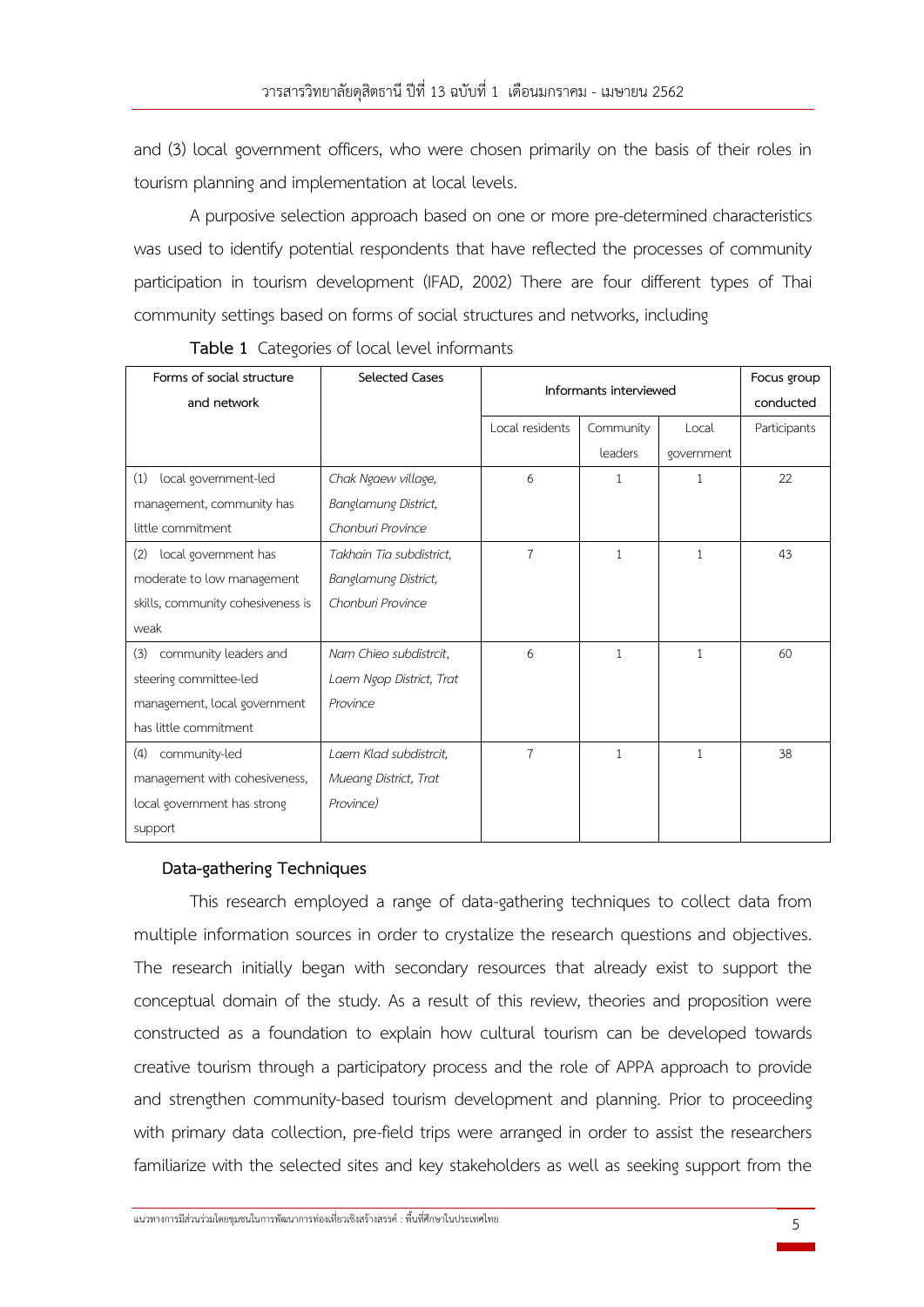local relevant organizations. On-site observations and focus group discussion were also conducted by initial supports from DASTA during January – May 2013. Then, a published focus group discussion, based on AI technique, on community participation approach in creative tourism planning development were conducted on-site during June - October 2013. During the workshop, the researchers carefully observed how each one has reacted to the designed approach. Written notes and audio tapes were used to record these situations. To better understand creative tourism development, a member checking technique was employed for evaluating the views of local community members and DASTA officers. Semistructured in-depth interviews were conducted during January - May 2014.

#### **Data Analysis**

This study used a "Thematic Content Analysis" (TCA) in the context of AI interpretive framework to deal with large amount of the data. Analysis began with simply identifying the common theme of the raw data from the interviews (Strauss, & Corbin, 1998). Appropriate themes were created to include all data. Therefore, data analysis and collection were undertaken simultaneously to ensure emergent issues and all possible explanations were examined in an evolutionary way. Also, part of this data analysis was collaborated with secondary data and observations.

## **Literature Review**

Creative tourism: the first definition, officially given by Raymond and Richards (2000), was defined as *"Tourism which offers visitors the opportunity to develop their creative potential through active participation in courses and learning experiences which are characteristic of the holiday destination where they are undertaken."* In Thailand, it refers to *"Tourism that related to a basis of Thainess, or Thailand's existing tourism capitals, including ways of life, local wisdom, art, culture, history and area identity which visitors have opportunities to*  learn and exchange their knowledge with community's owners (hosts) at the particular *community"* (Sangsnit, 2012). In addition, Binkhorst (2007 cited in Pfanner, 2011) discussed this original definition and highlighted four points:

(1) Developing creative potential: Tourists are allowed to get closer to the local producers and their cultures through participation in interactive experiences to develop their creative potential. At the end, they take not only souvenirs but also some skills and knowledge from the destination.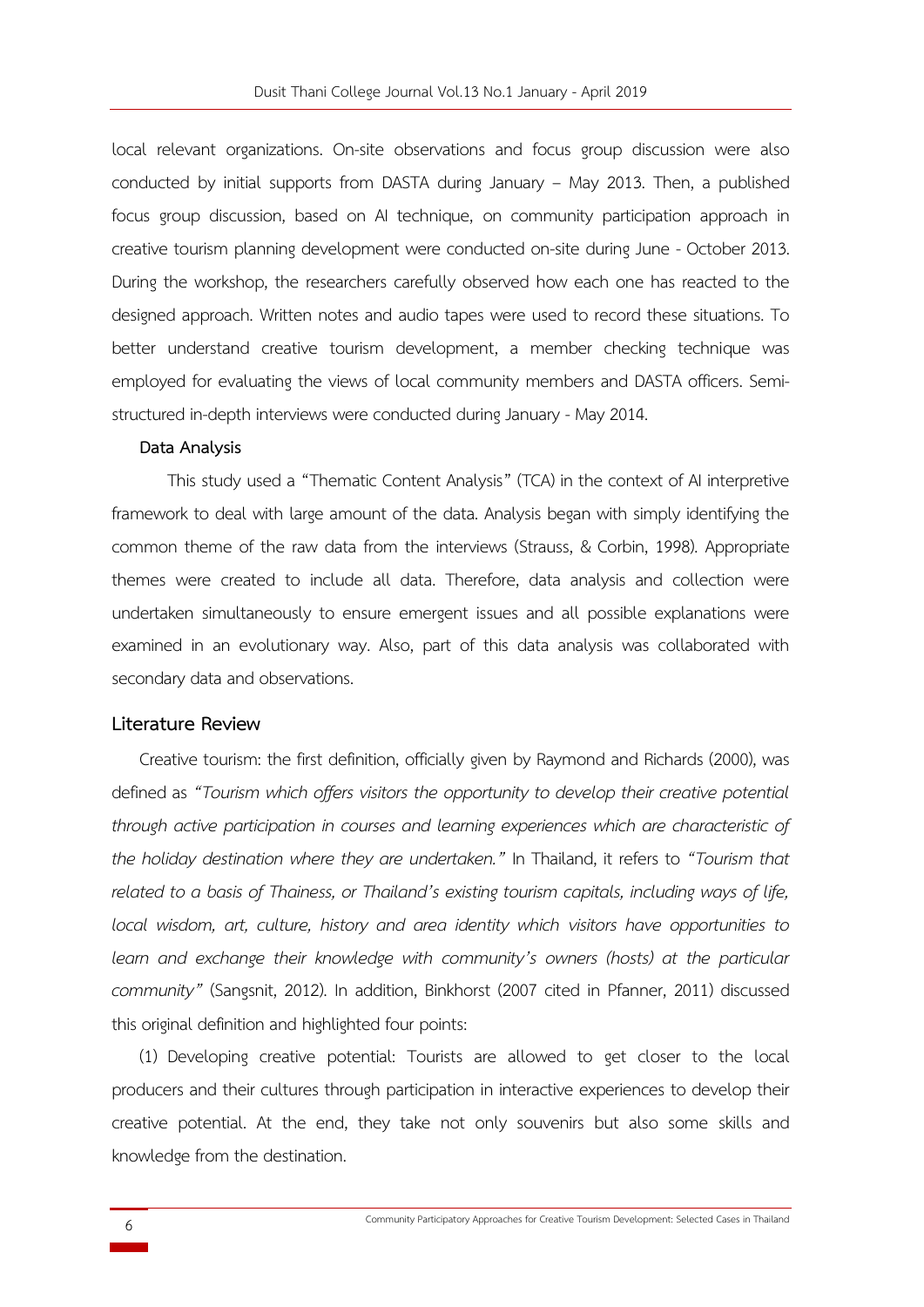(2) Creating active involvement: Tourists are actively involved in the production process for engagement with local people and culture.

(3) Providing characteristic experiences: The local people draw on the authentic cultures of their community. The tourists are connected to the characteristics of the place through the authentic activities.

(4) Developing co-creation: The local people's roles are as teachers and co-workers, guiding tourists in the skills required to make traditional objects, and initiating them into cultural significances, while the tourists become co-creators or co-makers

*Community participation*; refers as an active process in which the community members are directly involved in shaping, deciding, and taking part in the development process from the bottom-to-top perspective (Asnarulkhadi, 1996). The members have to be allowed to get involved actively in the choice, execution, and evaluation of projects, and programs designed to raise their living standards.

Positive outcomes from proper stakeholder involvement are an educated public, decision-making based on public opinion, improved decision legitimacy and quality, the generation of new ideas, increased trust among stakeholders, conflict reduction, cost effectiveness, and shared responsibility (Byrd, 2007).

All stakeholders should be involved in all steps of tourism development and management in order to increase the understanding and appreciation among them which will help ensure the sustainability of the tourism development (Simpson, 2008).

All levels of decision-making programmes (setting goals, formulating policies and planning, and implementation) should be shared (Strawn, 1994; Butler et al., 1999a; Milewa et al., 1999).

Participation is a process of involving all stakeholders (local government officials, local citizens, architects, developers, business people, and planners) in such a way that decisionmaking is shared (Haywood, 1988)

Stakeholder participation has been described as an essential element in successful sustainable tourism development (Phanumat et al., 2015).

*Appreciative Participatory Planning and Action (APPA);* refers to an approach that combines the Appreciative Inquiry (AI) framework with the tools of Participatory Learning Approaches (PLA) to give community members a chance to have control over their own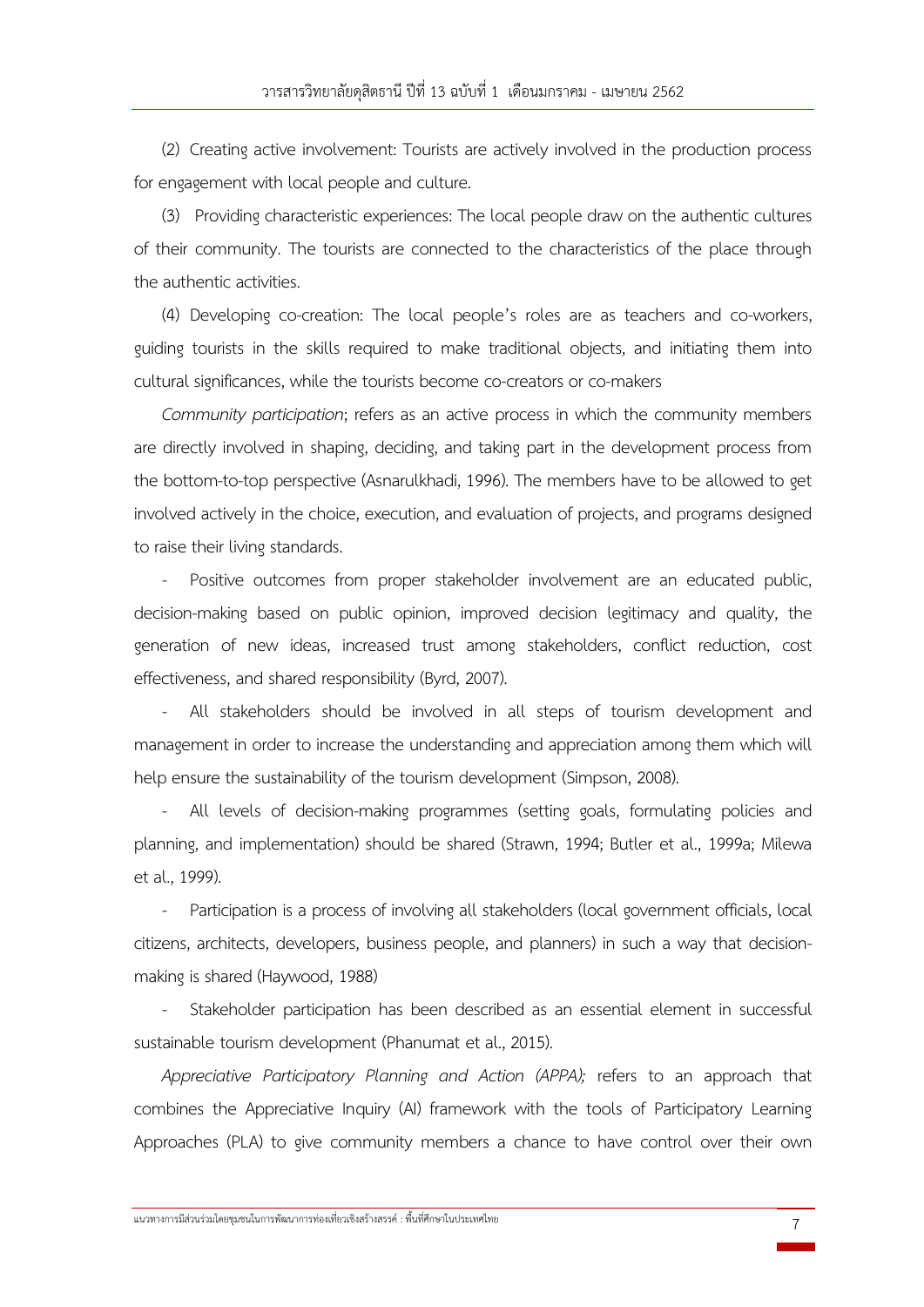development process and be active in decisions that affect their livelihoods (ICIMOD and SVN Nepal, 2004). This approach allows the community members to focus on building assets and strengthening what works to create a road-map for achieving the best of what might be, instead of continuing to concentrate on the community's problems by many needs that he or she may have through a series of learning and planning exercises, based upon the capacities, skills, and assets of participants and environments. At the end, the planning process of identifying, designing, executing, and monitoring and evaluating its field activities are developed and completed by the members. A common framework for using Appreciative Inquiry to plan for action is the "4-D" model of Discovery, Dream, Design and Delivery.

- AI approach is also intended creates hope for the people who are facing problems. It is convenient to use at a time of political conflicts; it can be used within a limited timeframe; and, in some cases, it satisfies donors' requirements (Lama, 2012)

AI approach as an alternative tourism research tool to reveal the understandings, opinions, and attitudes of tourism stakeholders concerning the community development. (Roslizawati et al., 2018)

#### **Results**

#### **Area 1: Chak Ngaew village, Banglamung District, Chonburi Province**

(Local government-led management, community has little commitment)

The findings indicated the concept of tourism development at Chak Ngaw community existed for a long time as there have been a number of people constantly visiting the place through the word-of-mouth recommendations. Up until 2012, DASTA announced Pattaya city and vicinity as the Designated Area for sustainable tourism and officially signed a memorandum of understanding (MoU) with the Huay Yai sub-district to offer supports to the local people's performance enhancement and effective tourism development. Then, the public hearing (on January  $26<sup>th</sup>$ , 2012) was set to explore an opinion of the community members including the residences, government officers from the Local Administrative Organizations (LAOs), and the private sectors where more than 70% of them were presented there. The related information was presented so that all the local people could see an overview of their tourism capacity, and they were allowed to share their ideas in which most of the members raised the ideas to restore the ancient Chinese lifestyle in Chak Ngaw Village.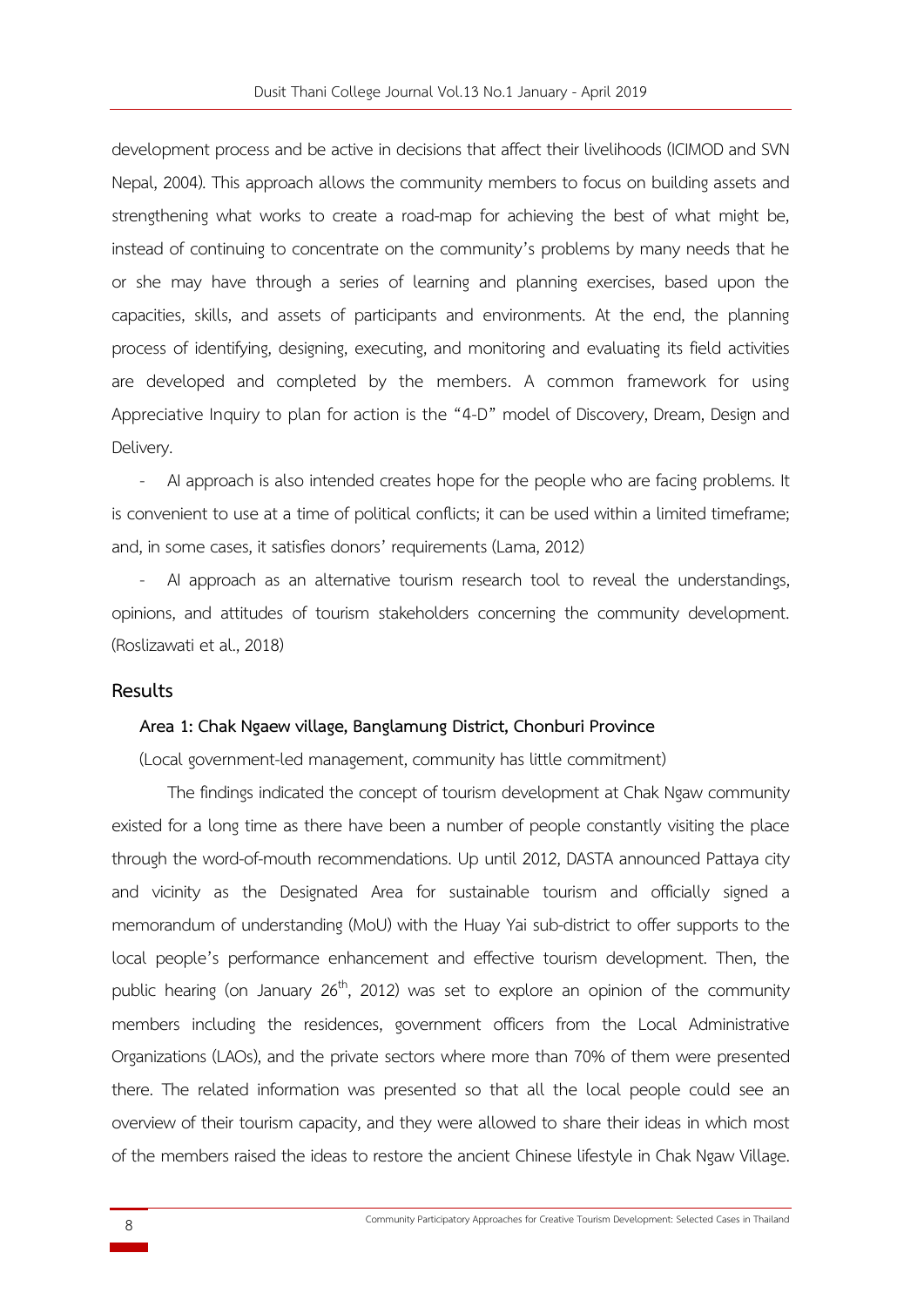Before the tourism started, DASTA suggested the community to form up a team of tourism development committees. However, the majority of the residences had their own regular jobs and had no idea how to and did not believe in their own tourism capacity. In this regard, the LAOs and DASTA invited the academicians to educate the local people on several topics and conducted a workshop for brainstorming to gain the information from different perspectives and a proper guideline for local tourism development. It was revealed that there firstly were 3 groups of the community members including the Active Group (20%), the Wait and See Group (60%), and the Passive Group (20%) but after participating many of the activities, the number of Active Group was increased, and they finally could form up the "Chak Ngaw Community Based Tourism Club". The first local commission was a group of the Active Group, the LAO members, and community committees. Even though the local members began with no idea of tourism management, they understood more after joining the training programs, educational trips, and workshops regarding tourism development so the club members mutually decided to carry out a piloting tourism project to attract more community members to join them and clearly the picture of their local tourism. They finally started with the Moon Festival in 2015 with the walking street theme. Before starting the project, the local members were assigned to explore their long-lost local history and traditions to be the content for developing tourism activities and asked to decorate their houses with the vintage Chinese theme and to offer many cultural learning activities such as Chinese food cooking (e.g. Hoi Jo, spring roll, Zongzi, etc), Chinese traditions (e.g Chinese Opera. riding on the Chinese rickshaw, and trying the ancient Chinese costumes), tiny Chinese opera mask painting, creating a picture form colorful rice seeds, and enjoying the storytelling by the local people. The piloting project gained a positive feedback from the tourists and it was marked as the beginning for the local people so that they seemed to see their own benefits. Those who was only in the Wait and See Group became more interested to join the project in which more of them came often to join the meeting making the number of the Active Group 60% increased since they witnessed the success of the project. They eventually requested to have the walking street every month or even every week.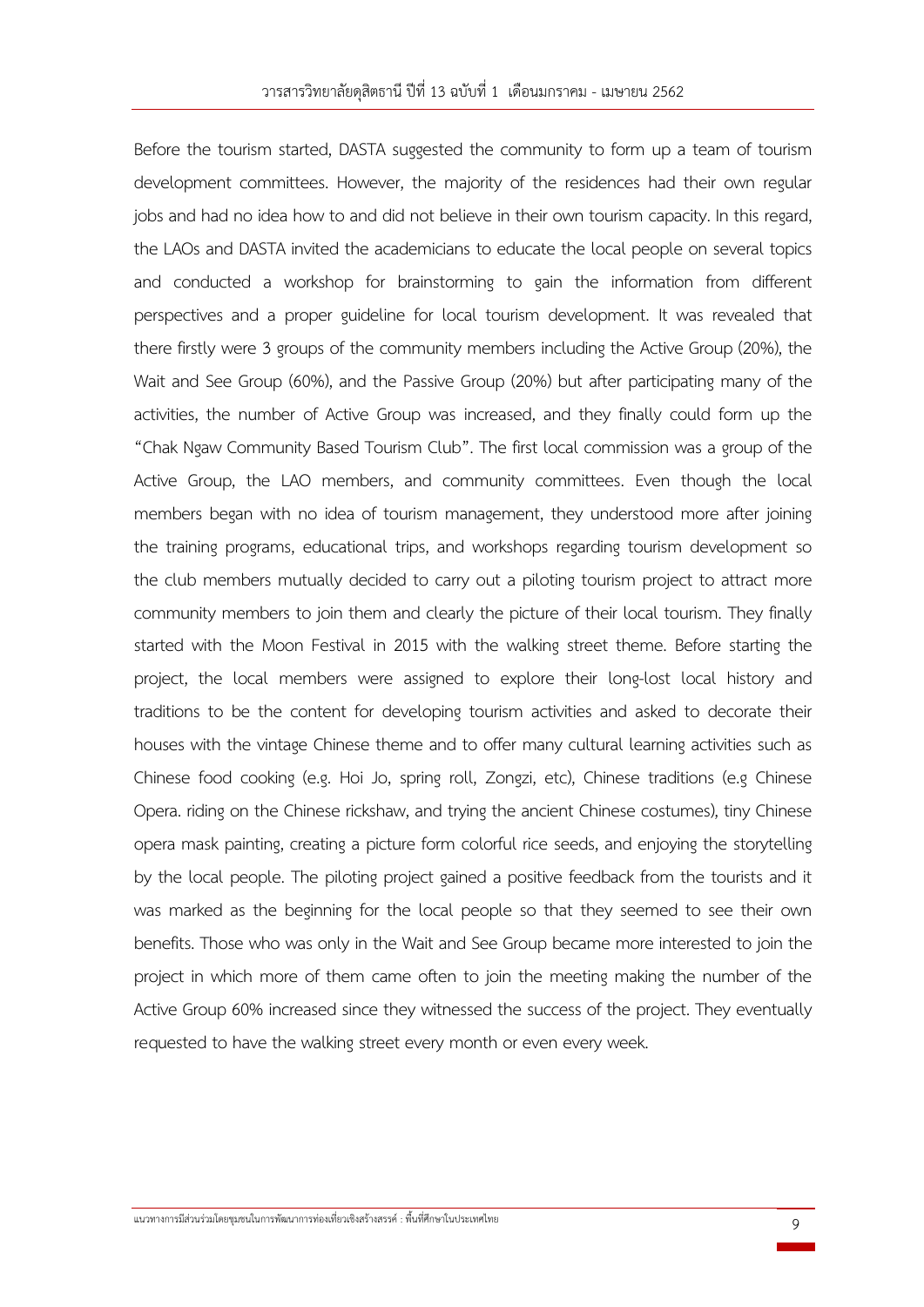#### **Area 2: Takhain Tia subdistrict, Banglamung District, Chonburi Province**

(Local government has moderate to low management skills, community cohesiveness is weak)

Local tourism development at Takhian Tia Sub-district started unofficially in 2005 in which a teacher at Pattaya 9 School, basically made a contact with the owner of "Ban Roi Sao" (the ancient 100-pole house), the house of the local cultural heritage, to make it the learning center for students to learn about the local way of life at Takhian Tia community so later more groups of the tourists were attracted to often visit the house. Therefore, she was likely the "idea motivator" who started the local tourism development at the community. Later in 2012, DASTA announced Pattaya City and vicinity for sustainable tourism. The first meeting was conducted to discuss on the policy and guidelines for tourism development. Unfortunately, only 70 people (from the total population of 20,000), including the community committees, the district headmen, the village headmen, and the municipality council members attended. Despite a small number of the interested people, the Takhian Tia Sub-district Municipality demanded their local tourism and DASTA also saw the local tourism capacity. To push forward the local tourism development, the members tried to team up the community tourism board in which the board members were qualified from business owners, the municipality members, the community committees, and the 100-poled house owners. Finally, "Takhian Tia Community-based Tourism Club". When they started working, only 4 members (100-poled house owners) came and the rest of the board members were not really willing to do it since they had their regular jobs and had no actual interest in tourism. Above all, the Sub-district Municipality took none of their actions on the local tourism development. From those 4 active members, they continually attended the DASTA training programs, workshops and educational fieldtrips and often had a chance to welcome the tourists as best as they could. They also tried to persuade the other residences to participate the project and started by talking with members of the women career development group and recommended them to present their local wisdom products to the tourists. Lately, the number of people who joined the Takhian Tia Community based Tourism Club has been increased to 30. However, while the number of the tourists was increasing, the local tourism activities seemed not sufficient to serve them. The researcher conducted a workshop for a group of club's members beginning to discuss on creating more of new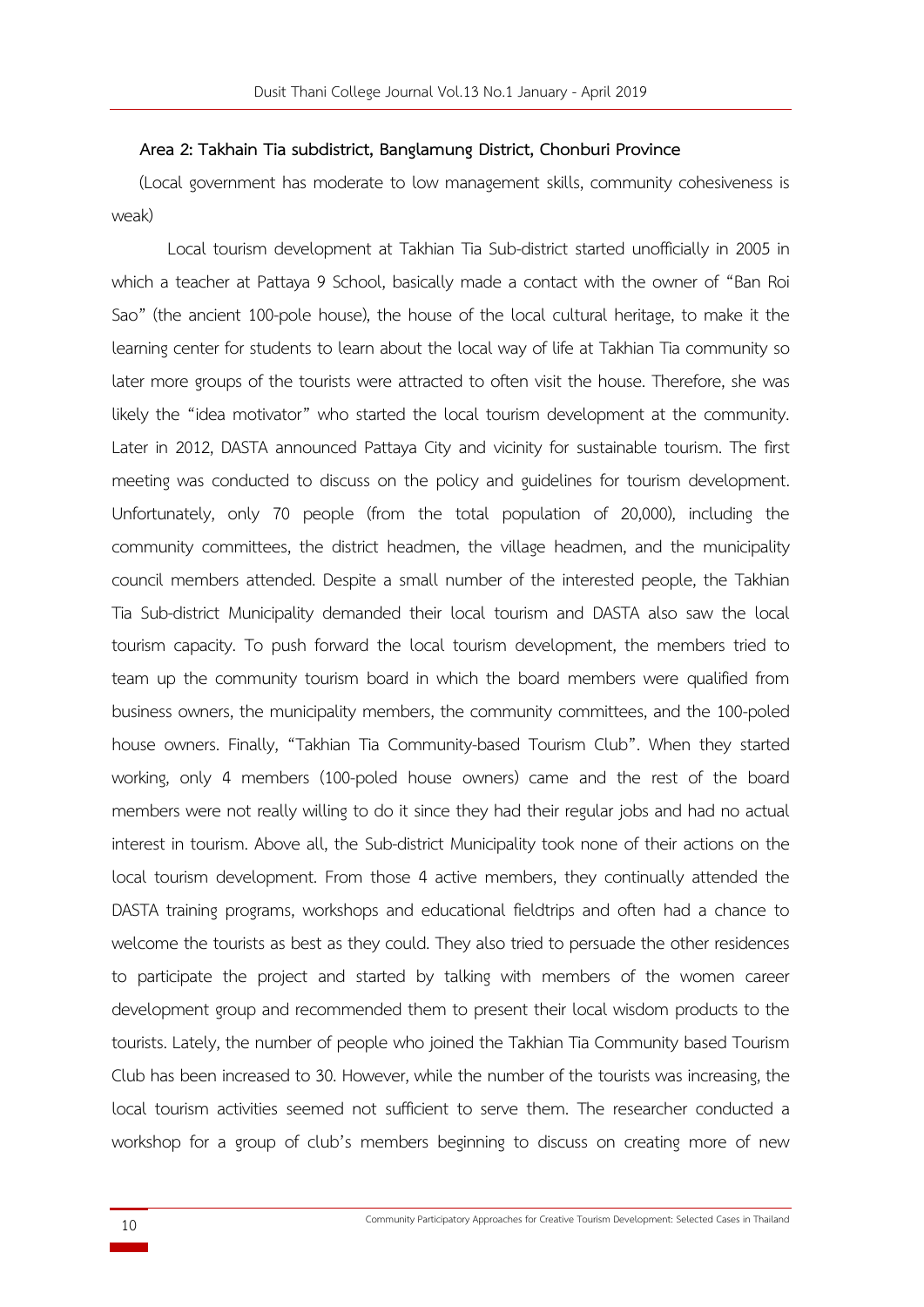activities to satisfy the tourists to keep them stay longer in the community. With more members, more ideas were added; for example, the 100-pole house taught the tourist to the tourists to cook local dishes from local ingredients Kai Kala (local chicken curry), Tom Yam Rakam Kai (a kind of spicy chicken soup), Khao Larm Nai Kala Maprao (sweet sticky rice in a coconut shell), and learn how to plant the local vegetables; Auntie Malai taught how to make Puang-Ma Hod (a kind of local bouquet); the coconut farm owner opened the farm for the tourists to visit and do the activities designed as a tour package. These activities used to be simply ignored by the local people. Especially with the community's creative tourism, the tourists could practically do several activities by themselves and it became much easier for the management. In term of the demand, all the club's members agreed to have more participants because they were planning to create the 1-Km cultural street giving the more space for the members to present their outstanding products and show the interesting activities for the tourists to try out. This may be available once a month and later it would be available weekly similar to Ban Chak Ngaew, Huay Yai Sub-district, one of their connecting tourism routes.

## **Area 3: Nam Chieo subdistrict, Laem Ngop District, Trat Province**

(Community leaders and steering committee-led management, local government has little commitment)

Community-based tourism firstly existed at Nam Chieo Sub-district in 2005 by a former mayor, (2004-2012) who came up with an idea to develop tourism in the community in order to increase the local income and he tried to persuade the community members to do several jobs such as receptionist, cooker, souvenir seller, etc. In 2010, DASTA announced Koh Chang and vicinity a designated area and signed an MOU to promote local tourism development at Nam Chieo community. Later in 2012, the former mayor resigned after completing his term so he slowed down his action and finally quitted. However, a group of 65 community members still desired to continue working, so they formed a group and fully managed the project themselves. Their mission became more difficult than in the past because they had no support from the municipality. After signing an MOU with the community, DASTA invited the academicians to educate the community members about the guideline for their tourism development, took them to visit the successful communities, and provided them with the workshops for brainstorming to create the tourism development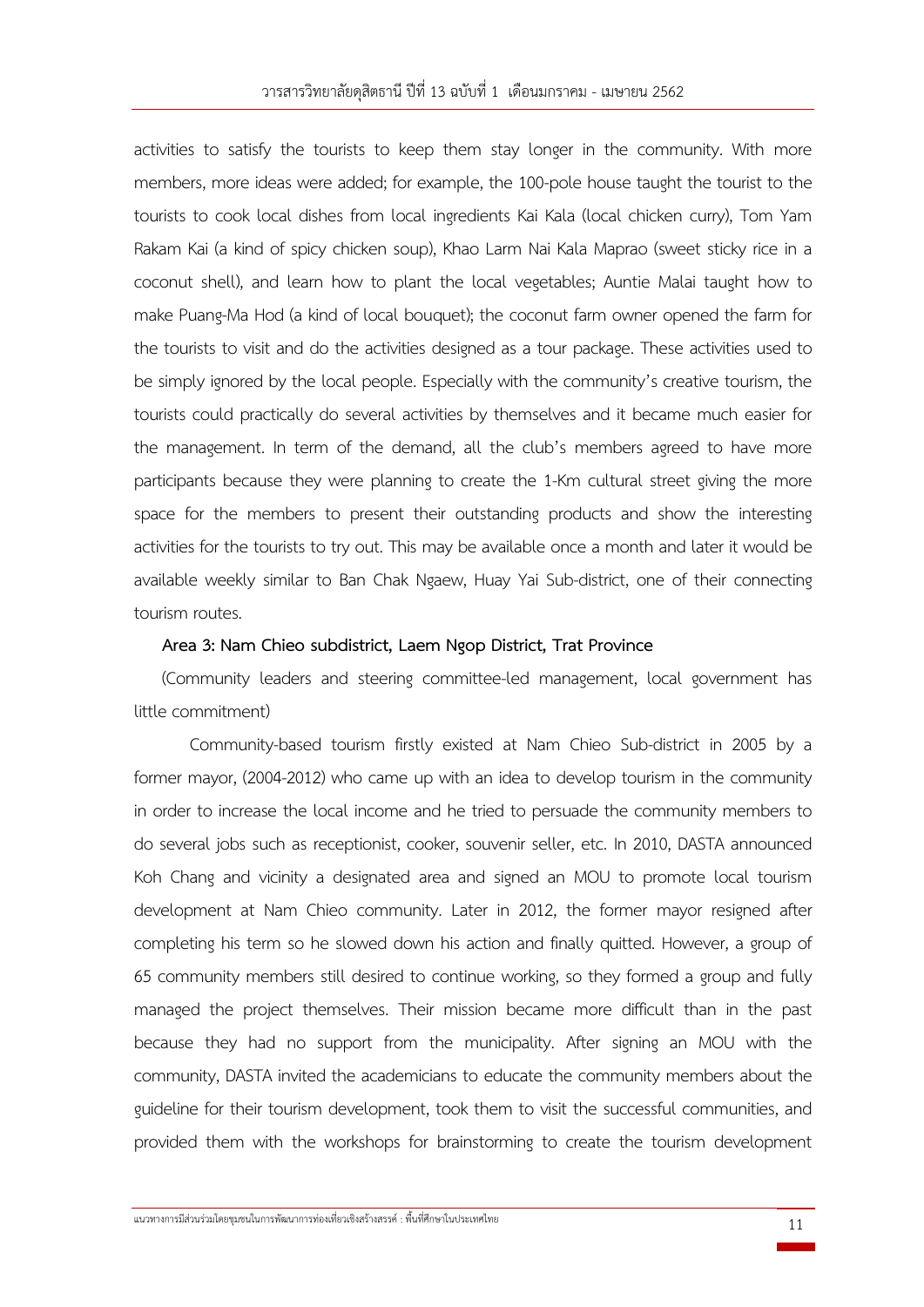plan. The organization structure was redesigned to suit the community nature, so it was simplified and easier for the members to know their specific roles based on their personal skills and regular jobs. They finally formed a group named "Nam Chieo Community based Tourism Club" and they persuaded more residences to join the club (80 members). At the first step, some members did not believe in their new leader, Mrs. Surattana Bhumimanote, an experienced member who used to work with the former mayor. Hence, it took time for her to create confidence and trust amongst the members. Accordingly, she solved the problem by hosting the meeting for the members at least once a month to listen to problems and difficulties from their works in order to quickly solve them. Dated back to 2009, the officers from the Ministry of Tourism and Sports gave advices about the homestay standard for the families that were well-prepared to accommodate the tourists. Due to the limits of local tourism activities, the homestays were not successful as expected. Moreover, the community members had no ideas how to manage their service so the tourism activities at the community were mainly based on a one-day trip for the cultural site visit and Buddhist-Muslim lifestyle. Up until DASTA gave their support to the tourism development and educated the community members through the training programs, more activities were created to keep the tourists to stay longer (at least two day and one night). In the community and it must be worth their time, as well as making the income for the community. The activities were based on the local lifestyle, culture, and natural resource that could inspire more of the interesting and valuable learning activities. Most of the activities were from the community member's regular jobs such as making sticky sweet (Tangmay), making a hat from palm leaves, catching lamp shell (Hoi Pak Ped) for local cooking, collecting mangrove pod and growing mangrove, catching marine animals, collecting rubber liquid, catching crab and mackerel in the night time, etc. After the activities had been often demonstrated to the tourists, the community members were more attracted to the local products because they understood and appreciated them more. Namely, they felt a sense of ownership after trying to do it themselves.

## **Area 4 Laem Klad subdistrcit, Mueang District, Trat Province**

(Community-led management with cohesiveness, local government has strong support)

Locality-based tourism at Laem Glad Sub-district unofficially began in 2004 after the booming tourism in Koh Chang (Trad province), one of the nearby areas. Even though none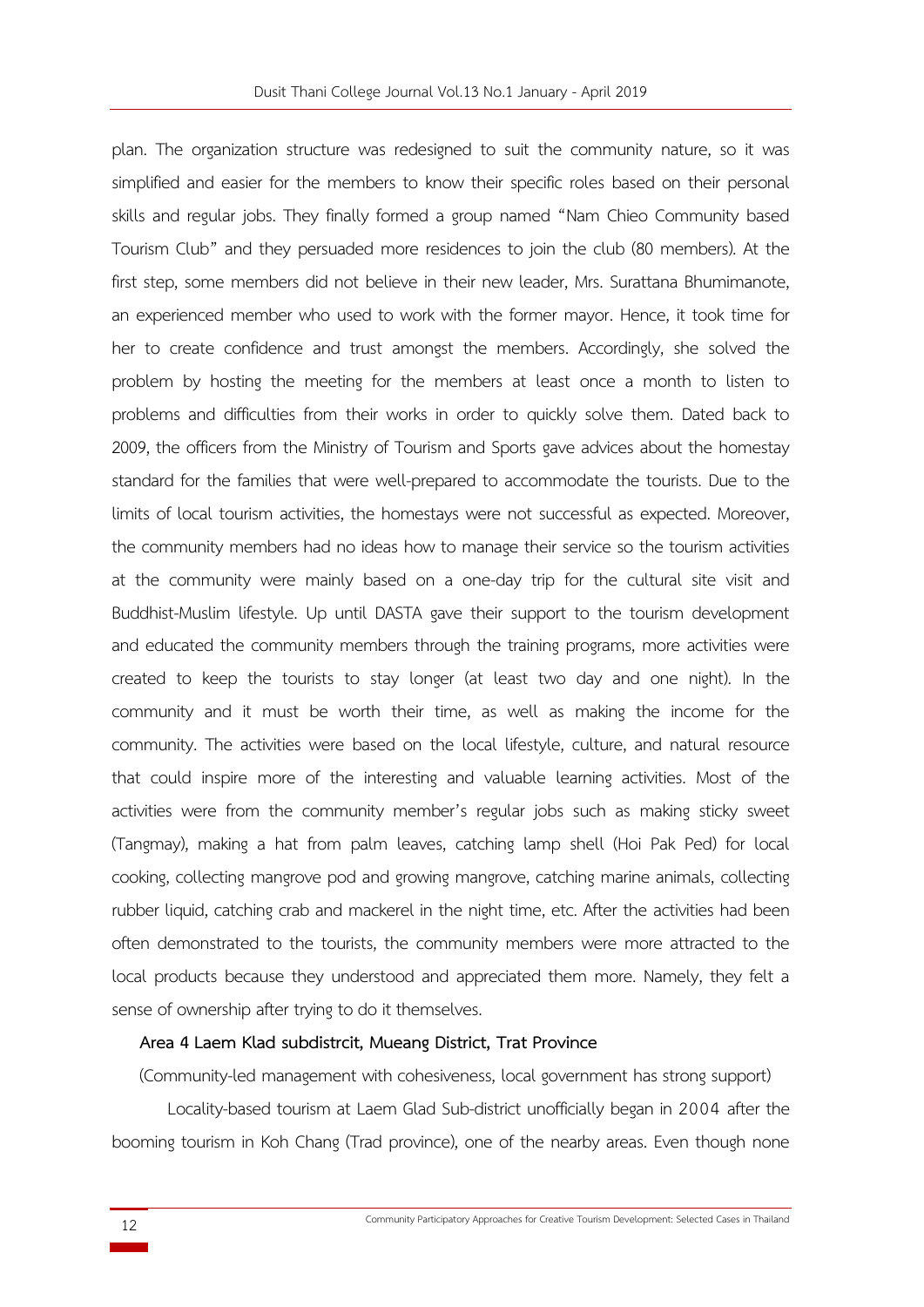of tourism management was set at Laem Glad, the geographical characteristic and a variety of natural resources e.g. waterfall, sea, mountain, beach, firefly, dolphin, sea crab, simply attracted the tourist to continually visit the place. Later, the Personnel Development Institution (under the Ministry of Interior) provided training programs on tourism development for the members of the Sub-district Administrative Organization (SAO) around the country and it was an important inspiration for Thai's communities to work on tourism development. After that, the members of Laem Glad SAO decided to apply the knowledge gained from the training programs to immediately create their work. Firstly, the board members were formed to work directly under the SAO with a certain organization structure consisting of several section e.g. Marketing, Public relation, Finance, etc. Despite a clear-cut structure, the board members did not actually understand their roles. Later in 2010, DASTA announced Koh Chang Islands and vicinity a designated area. It marked the beginning of the real tourism collaboration and development. It basically started by creating the ground knowledge amongst the local leaders including the mayor, sub-district headmen, village headmen, and the members of the SAO. Then, those local leaders visited each of the 10 villages to discuss with the residences who used to see the tourism activities within the areas, so it was easier to persuade them to understand the missions. In addition to discussion, a pre-public hearing was organized at each village to asking for villager's opinion that: *"Did the villagers want their local tourism development?* and *If they did. "What kinds of tourism they want to see at Laem Glad Sub-district?"* Then, the public hearing was organized at Laem Glad Sub-district where the DASTA staffs were like an observers and mentors to give some useful advices throughout the whole process. Surprisingly, 70% of the local people from those 10 villages agreed on the local tourism development. After the final one, the SAO hosted a meeting and invited the community members who were interested in tourism development to join the board. By their nature, the Laem Glad people believed in unity so many of them were willing to join and "Laem Glad Community-based Tourism Club" was eventually founded in which the missions and meetings were managed smoothly by the cooperative members. At the beginning of the Community-based Tourism Club, for more effective coordination, it was agreed that SAO should be responsible for being a club's leader. Several groups were formed within the club based on different local professions (including ferry boat, food service, fishermen, tour guide, coastal resource conservation, agriculturist, and homestay). Besides,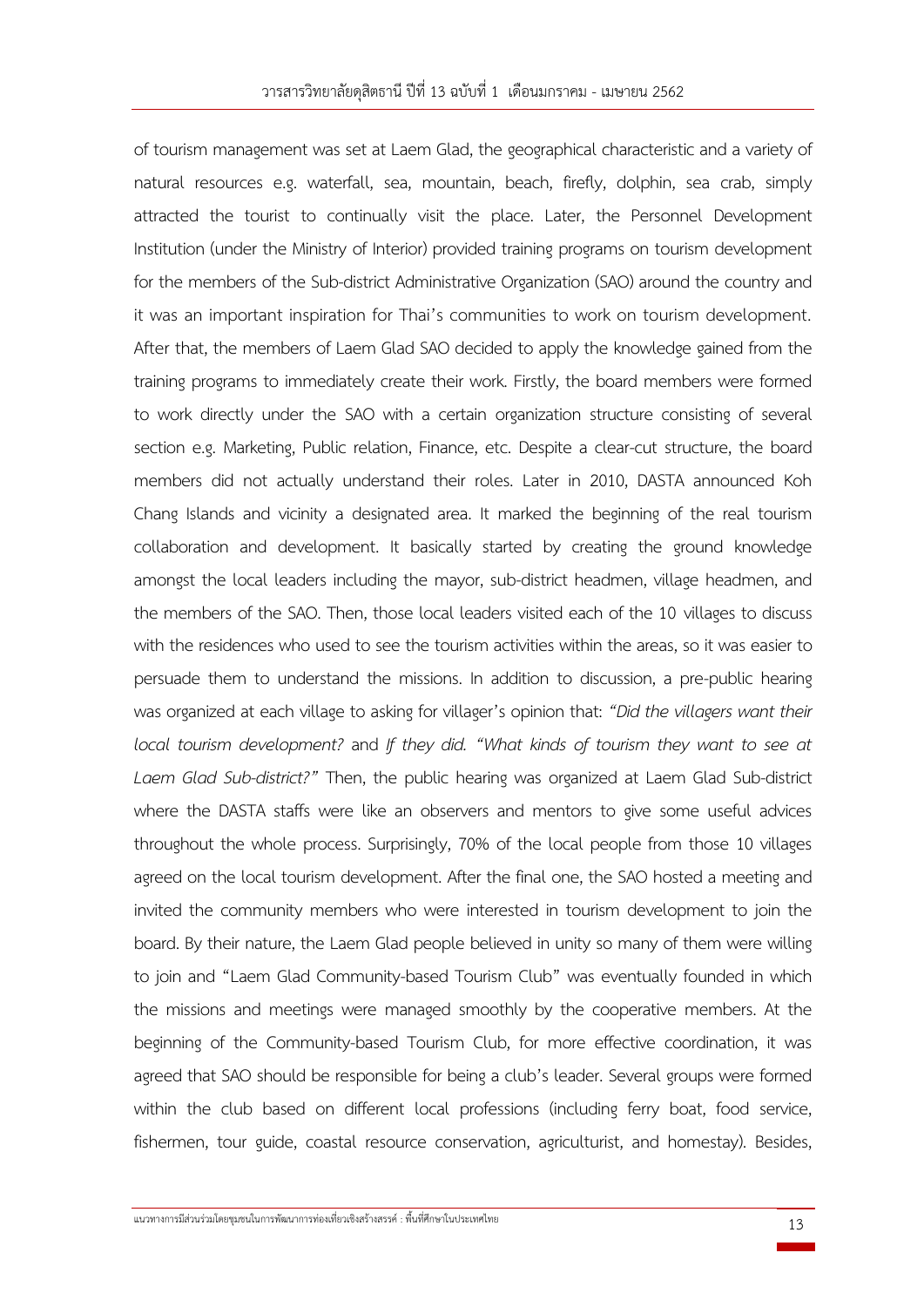each group could choose its own members to team up and freely designed their organization structures. The findings showed that the participants identically wished to see their community different from the others by creating creative and conservative tourism activities. Due to a diversity of cultural and natural resources. They would like to offer their tourism activities all year round whereas the tourists thought that they could go there only during the summer (April – August) to avoid the monsoon e.g. joining the fishermen on the boat to catch crab or white shell, exploring the pink dolphin's life (morning), learning how to raise and reproduce the blue crabs, growing the mangrove trees, trekking and visiting the waterfall, making the yellow medicine (afternoon), seeing the fireflies, and resting at the homestay (night). However, the critical problem at the beginning was that the local people never recognized the value of their local resources, so the SAO decided to create the activity plan "Laem Glad People Travel in Laem Glad Community" aiming to encourage the local people to know profoundly appreciate their own community by learning through the site-visit and the information exchange amongst the members of each community.

#### **Discussion**

This research was an investigation on the local people's participation in developing their local creative tourism based on the lessons learned from several successful communities in different context depending on the management structure that determines the real control in the communities. In this regard, the key concept of Inquiry Approaches was applied to look at a phenomenon only from the strong point by means of retrieving, composing, creating, and developing the information from the positive core of the community. The prior assumption was that "In every single system, individual person and organization is hidden with some good stories waiting to be discovered" and there were plenty of the stories for anybody to discover in order to make changes and develop them to be Appreciative Participatory Planning and Action (APPA). It simply began with questioning and talking to look for the peak experience of the individuals and community (Discovery) to define the goal (Dream), make it comes true (Design), and start doing (Destiny).

**Objective 1: To develop appropriate participatory approaches to assist Thai communities to effectively shape creative tourism projects.**

In order to assist communities to effectively shape creative tourism project, appropriate institutional arrangements for participatory approach have to be developed. Tourism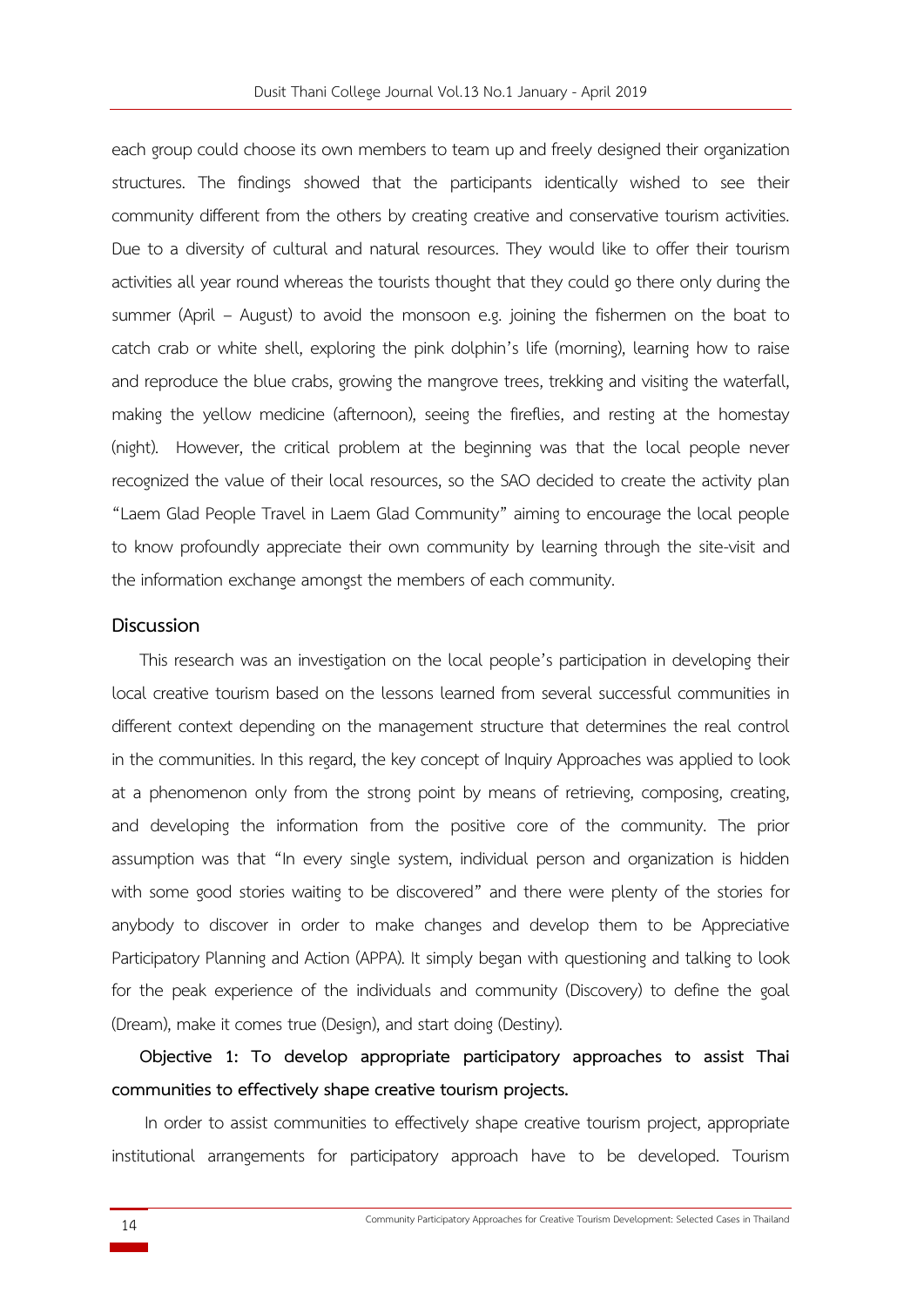development cannot be successfully managed by a single individual or organization alone but the collaboration is also necessary in which the partners with appropriate roles and skills are needed. The findings indicated that the multi-stakeholder participation can be categorized into 5 groups. Their participatory approaches were provided, as follows.

*1) Management team*: The community board structure with a simple design gave more effective results compared to the complicated structure. Based on the study, it was found that two communities (Nam Chioe and Leam Glad) basically created organization structure from the member's local professions that was suitably linked to different tourism activities (e.g. cooker, souvenir seller, boat driver, etc.) so that they understood well and were familiar with their specific roles. As a result, any of overlapped jobs or the gaps between their jobs could be terminated.

In term of *community leaders*, the site visits for feasibility study in all communities indicated that the leaders were the key persons to decide which of the projects should be done or not in the target area. For the community, their leader agreed on the project, the other members would surely give their supports because the local people, believe in the leaders' decision and were commonly considerate to them. The foremost characters of the leader are that he or she must understand the context of the community and is equipped with the basic knowledge on tourism development, as well as having the influential power to gain trust and the collaboration from the stakeholders from different sectors. Obviously, the leaders can be either formal or informal leaders. In particular, the benefits of the formal leaders are that they have the power to command, to negotiate with other organizations, and to ask for support from any organizations (e.g. budget, infrastructure, human resource), while the informal leader (or natural leaders) are naturally equipped with the power from their trustable look and they can persuade others to be more considerate to them. According to the stakeholders in the local creative tourism project, it was indicated that another desired character of the community leaders is that they should be an inspirational person with the influential power and the ability to improve the people's performance, to be the catalyst for changes, to handle the conflict management, as well as to build up the bonds and collaboration with the others.

In addition, there should be a team of *steering committees* that was the key mechanism for develop the creative tourism project to be successful as planned. This team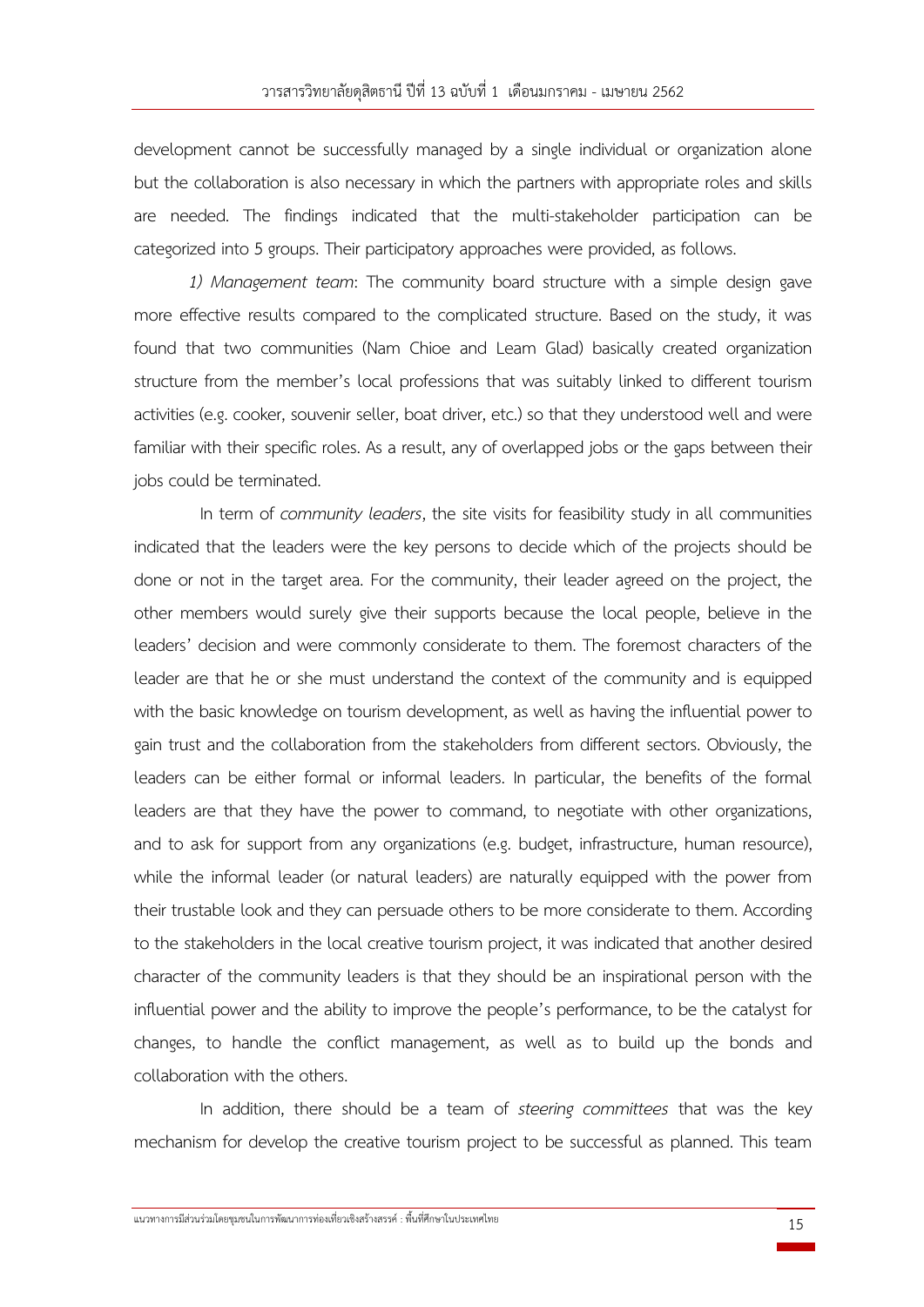is in charge of coordinating between the community leaders and other members in the club. The committees should be community members to achieve their communication objectives and cooperation easier. The local government officers should be also included in this team in order to make the project move on easily and smoothly as they have power to request for the supports from other organizations.

*2) Facilitator:* facilitator (developer and convener, used interchangeably) is the person who passes on the required knowledge and skills concerning with creative tourism development to the others so that they should be necessarily supported for human resource and budget from the outsider experts with specific proficiency. These people play the major role in supporting and guiding the development process, solving the conflict, and assisting in decision-making. On this matter, the study suggests that a person to act as the facilitator can be the academicians, NGOs staffs, government organization officers and social enterprises. According to the study on the guideline for creative tourism development, the major question is *"How could the community-based tourism shift from the attraction-based tourism to activity- based tourism"?* The study outcome presents that the groundwork of this question is to train the local people with specific skill related to the activity plan in order to achieve the goal as planned and this skill improvement requires the facilitator to coach them. In particular, the main topics concerning with the creative tourism development are tourism product development, marketing management, communication design and planning, and educational trip to visit the successful tourism communities. Moreover, workshops should be offered since it helps the participants to understand more about the content of the topics where personal background knowledge, experience, and skill can be activated for brainstorming in order to see a clear guideline.

*3) Catalyst*: the study outcome indicates that all creative tourism communities have the catalysts who have a role to motivate and provoke the community to realize the significance of the new tourism form, so that the local people can transform their attractionbased tourism with a focus on selling the attractions to activity-based tourism. Above all, the local people turn from the servants to the teachers who present the story of their community and teach the tourists certain local skills. On this point, the key catalyst to encourage the local creative tourism is DASTA, the very first organization that implements the key concept of creative tourism development in Thailand after they have estimated that the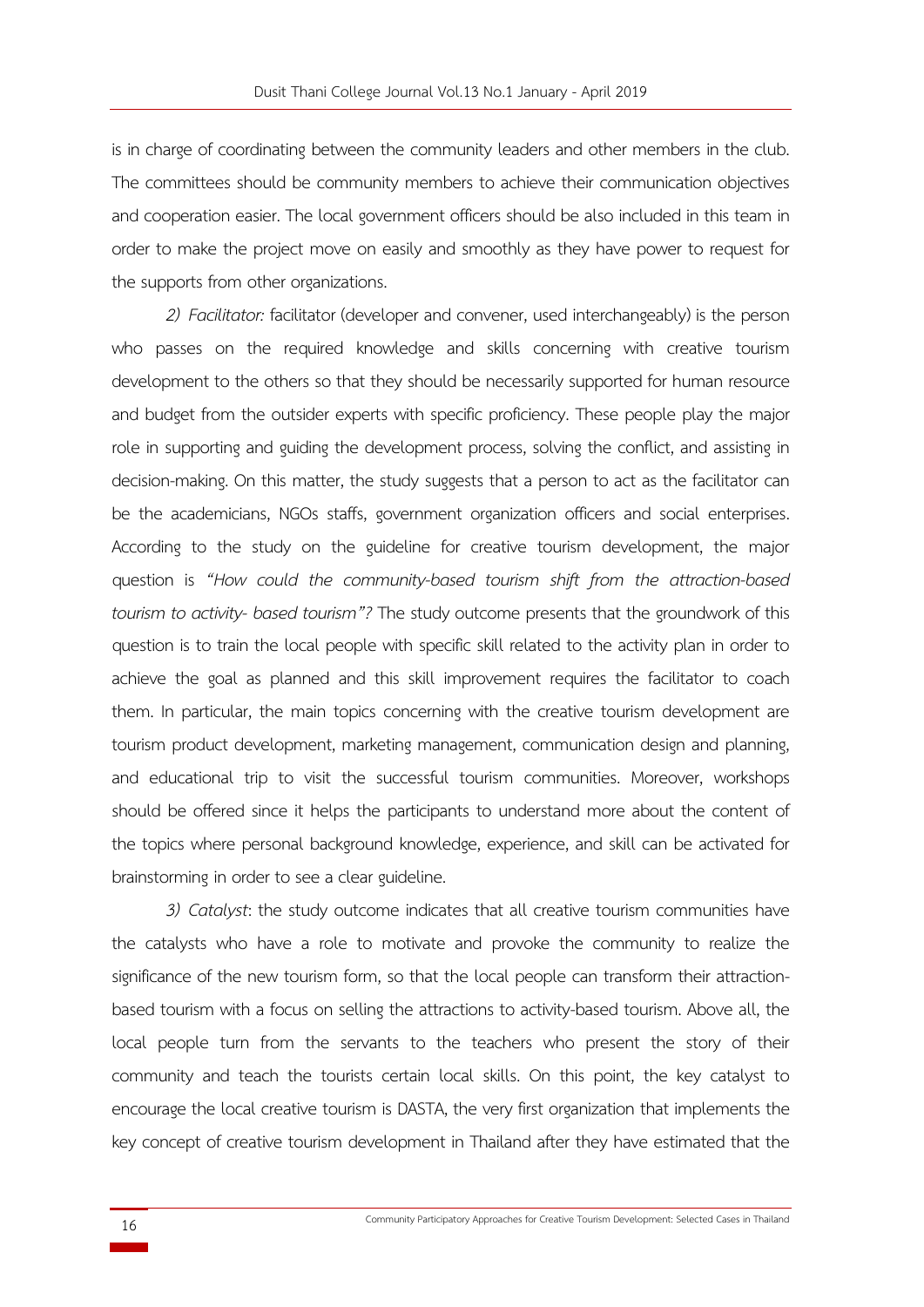tourism trend in Thailand seems to be unpopular since the tourist's behavior has shifted to focus on the in-depth cultural tourism. The direction of DASTA as the catalyst started by visiting and talking with the community leader to make him or her to understand the new tourism form and its benefits. After agreeing on the projects, the leaders allowed DASTA to observe the community and have an interactive dialogue with its community members. As a consequence, the findings affirmed that DASTA was likely the outside expert that powerfully motivated the thought of the local people and also the mirror that reflected the values of their community that they had mistakenly ignored.

*4) Local Guru in Local Wisdom and Culture*: the element that differentiates creative tourism from others forms of tourism is the local guru who conveys story details of the community to the tourists and guide them to do the local activities which they can understand the local cultures deeper and develop hands-on skills. However, the study highlights that the critical problem for creative tourism development in Thai community is the lack of the effective communicator who is efficiently able to tell the local stories, demonstrating the local activities, and guiding the tourist. Moreover, there are a few people in the study areas that can be a good communicator because most of the community members do not have good communicative skill since they hardly use it. Consequently, they have no idea how to make their story meaningful for the tourists. Nevertheless, after the facilitators visited and educated the community members about the tourism communication, the whole community become more aware and tries harder to improve the member's ability to communicate effectively.

*5) Mentor:* While the creative tourism development needs times and constant process, each community is set on different contexts, so any problem may exist unexpectedly. Hence, there is the need for the mentor to give advices, support the development process, and push forward the project to the success. On this point, DASTA acts as the key mentor with an aim to help the community manage their creative tourism project by themselves for their own benefits, as well as motivating the local people's participation.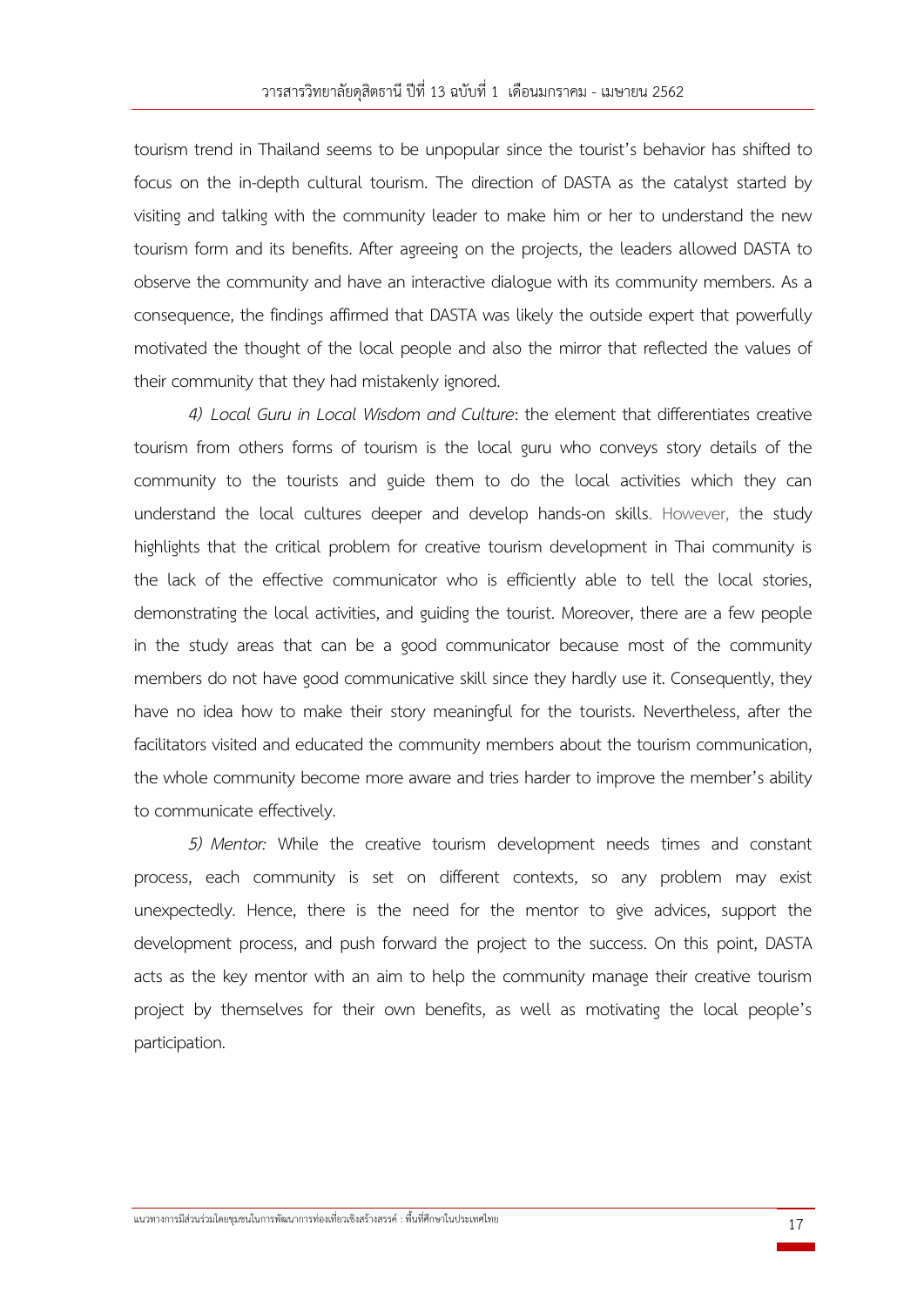

**Figure 1** Stakeholder Participation in Creative Tourism Development

This result was consistent with (Strawn, 1994; Butler et al., 1999a; Milewa et al., 1999), Haywood (1988), Byrd (2007), Simpson (2008). Phanumat et al. (2015). Their studies were revealed that the stakeholder participation has been described as an essential element in successful sustainable tourism development. Participation is a process of involving all stakeholders, including local government officials, local citizens, architects, developers, business people, and planners and their decision-making should be shared. However, this study also specified roles (catalyst, mentor, local guru, management team, and facilitator) of each stakeholder in order to be clear on their characteristics. Fariborz et al. (2010) present that local communities have to organize themselves at all levels to play a more effective role in development. The support of government could be limit building capacity because it uses the technical approach to develop tourism and this could dis-empowering local community. On the other hand, this study shown that in Thailand, without the government support, community capacity cannot be achieved. This study also supported Fariborz & Ma`rof (2008) who stated that the success of community development required all stakeholders understand that investments in tourism development is necessary for building community capacity. Therefore, proper training and skills should be provided to enhance and update local communities' knowledge and skills when they are involved in a tourism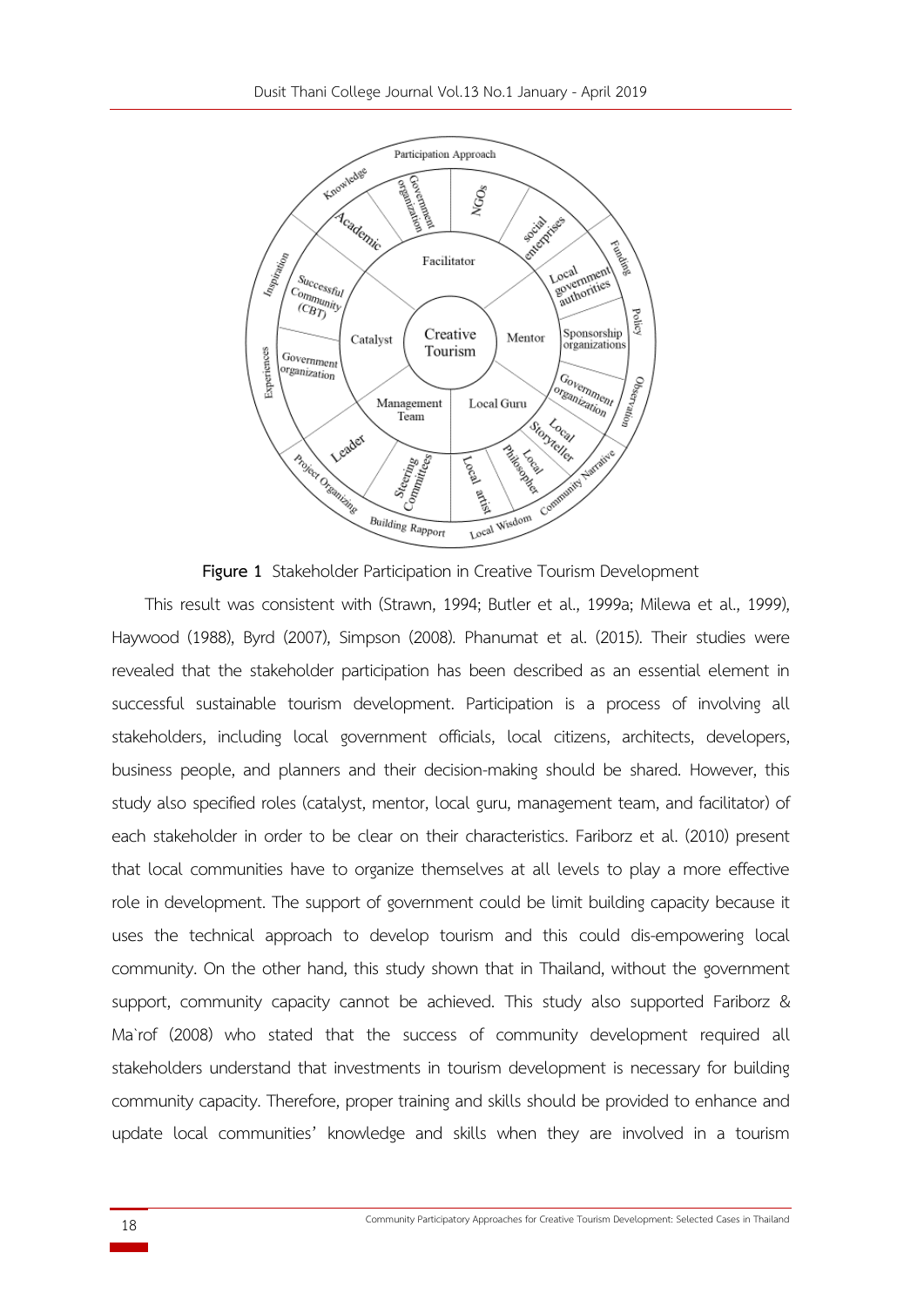programme through goal setting exercises, in the maintenance of the area, as well as effective monitoring of all the tourism activities (Roslizawati et al., 2018)

**Objective 2: To provide a practical planning and management framework for relevant agencies to work with local communities in creative tourism development planning.** 

The key focus of this study is based principally on the assumption that in every community, there is something that works. Its members should be able to identify their strengths and successes in order to inspire self-pride and recognize opportunities to influence over and be involved in all development processes. This study selected 4 different areas. The method of participatory observation was used in the real cases and real participants selected in order to develop a best practice model of locality-based development for building sustainable creative tourism in Thailand. To be successful in developing creative tourism projects, a practical planning and management framework for relevant agencies to work with local communities in creative tourism development planning action have to be provided**.** There could be 3 stages as follows.

**Stage I: Initiative Idea.** This stage aims to assess if the selected community has feasibility to develop creative tourism projects and to strengthen a strong relationship with the local people. Discussing whether people are ready to take initiatives should be conducted.

*Step 1: Initiate Dialogue and Definition.* At the starting point, dialogues should be created clearly to make the community members easily understand the basic concept of creative tourism. The facilitators and mentors should begin with rapport building with community leaders. Then, these leaders could pass on the message on the local tourism guideline and the roles of the facilitators and mentors to the community members. This process was conducted along with the feasibility study for the creative tourism project under the key question that "Do the community members want their local tourism development? And if they do. "What kind of tourism form they want to see?" in order to ensure the tendency of the community participation. The findings shown that members would like to know most on how it benefits, particularly in term of income to the community and what kind of work intended to carry out in their area. An active dialogue should be continually conducted to gain trust from the community members.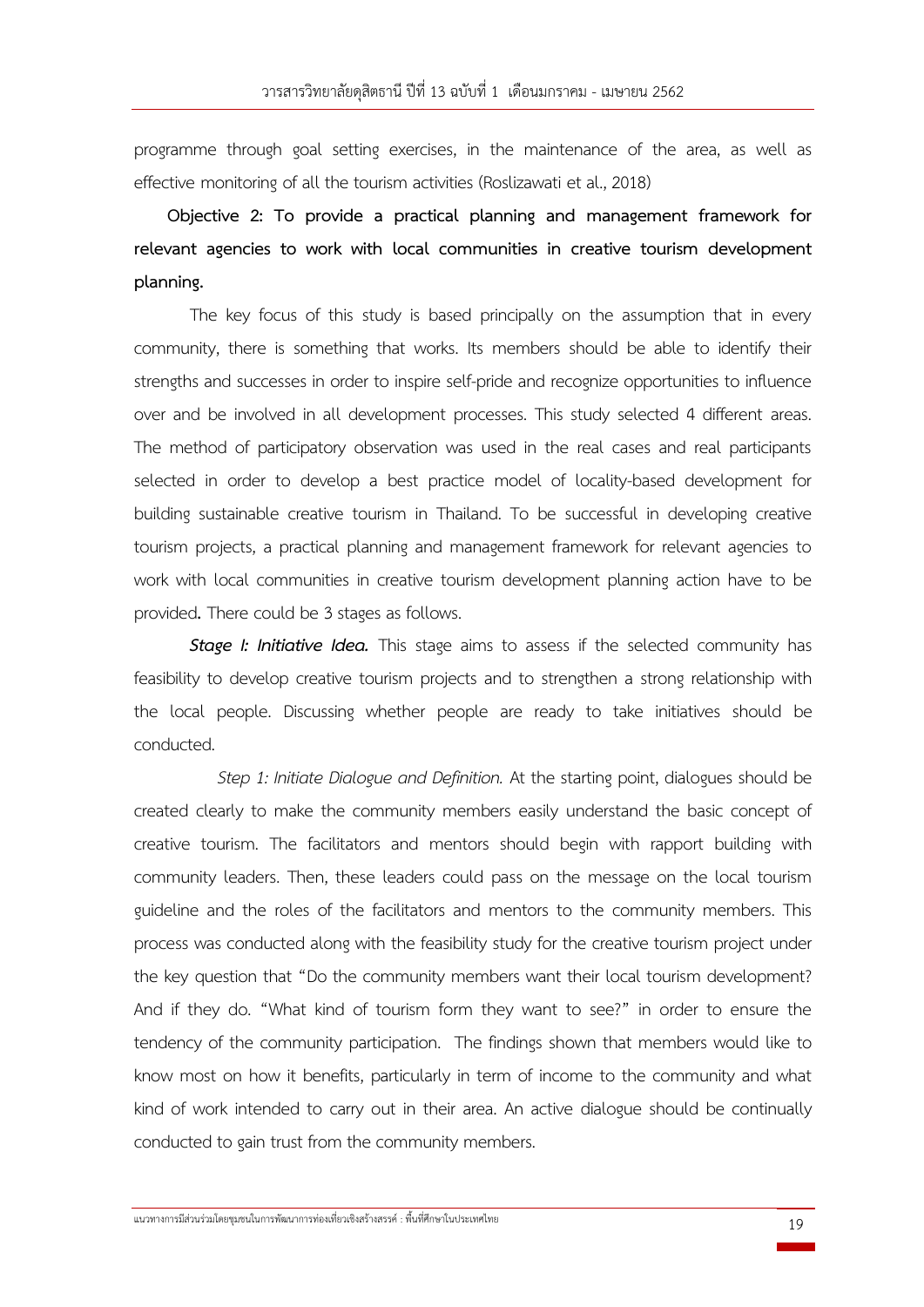*Step 2: Conduct a public hearing.* The public hearing should be organized to make an agreement with the community members that they were willing to join the tourism development project. At this step, various stakeholders should be brought together to discuss, debate and agree/ disagree. Based on the observation, it can be divided participants into 3 group entities; *Group 1 entities* are conveners as facilitators, who play a contributory role in the process. *Group 2 entities* are community members, including residents, community leaders, and local businessmen. Group 3 entities are mentors including sponsorship organizations, local government authorities and government organization. At the end of this stage, a consensus decision-making has to be made. It is important that all participants are free to make their own decisions. Secret ballot might be recommended to apply in some selected communities. In this case, local government might be allowed to attend the meeting as an observer. If the majority of participants mutually agreed to "buy in" the project, the conveners can arrange the initiative planning stage.

Based on the study, the community members are divided into 3 sub-groups. The first one is considered to be the *"active"* members, consisting of those willing to participate with full passion and ideas. This group of community members tends to have the direct stakes in the tourism development; the second group consists of those members who are in the *"wait and see"* mode. They are not participating actively but keep monitoring the situation closely. The Last group is seen as the *"passive"* and showing indifferences in tourism development. This group may eventually benefit from tourism and from the overall development and will soon later appreciate tourism in the area.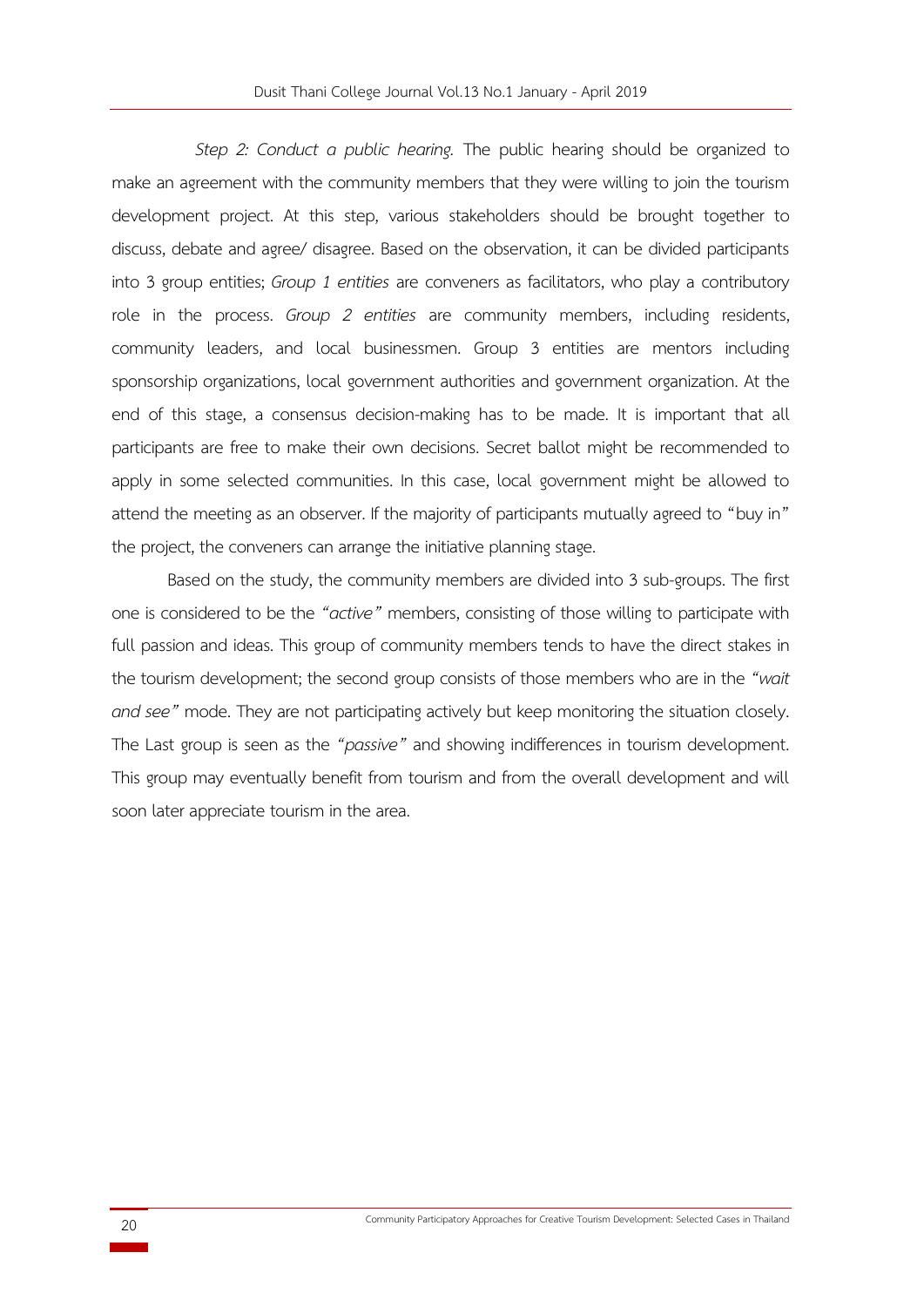

**Figure 2** Stage I - Initiative Idea for Creative Tourism Development

*Stage II: Group Formation and Community Empowerment.* A tourism effort is something that cannot be done by a single individual or organization. Collaboration is an essential part of any creative tourism project and after the community members agree to develop the creative tourism, they need to form up a team of the steering committees to push forward the project. It was likely the work commitment. The critical limitation is that the committees had no experience in tourism development so the capability building activity should be organized to provide them with more knowledge and skill. The aim of the stage is to bring all active stakeholders working together in order to implement the creative tourism projects.

*Step 1: Empowering Communities with Knowledge.* To improve the stakeholders to be more knowledgeable in creative tourism development, the facilitators should constantly provide the training program concerning all related contents (e.g. tourism product development, marketing management, communication design and planning). Nevertheless, the program should be more concise and worthwhile since the community members have to spend their precious time to attend. The content should not mainly focus on academic issues because it is boring, and the participants could neither remember nor apply the content to do their job. Meanwhile, post-test after the training or workshop (e.g. role-play, presentation, demonstration) should help the participant more understanding. Similarly,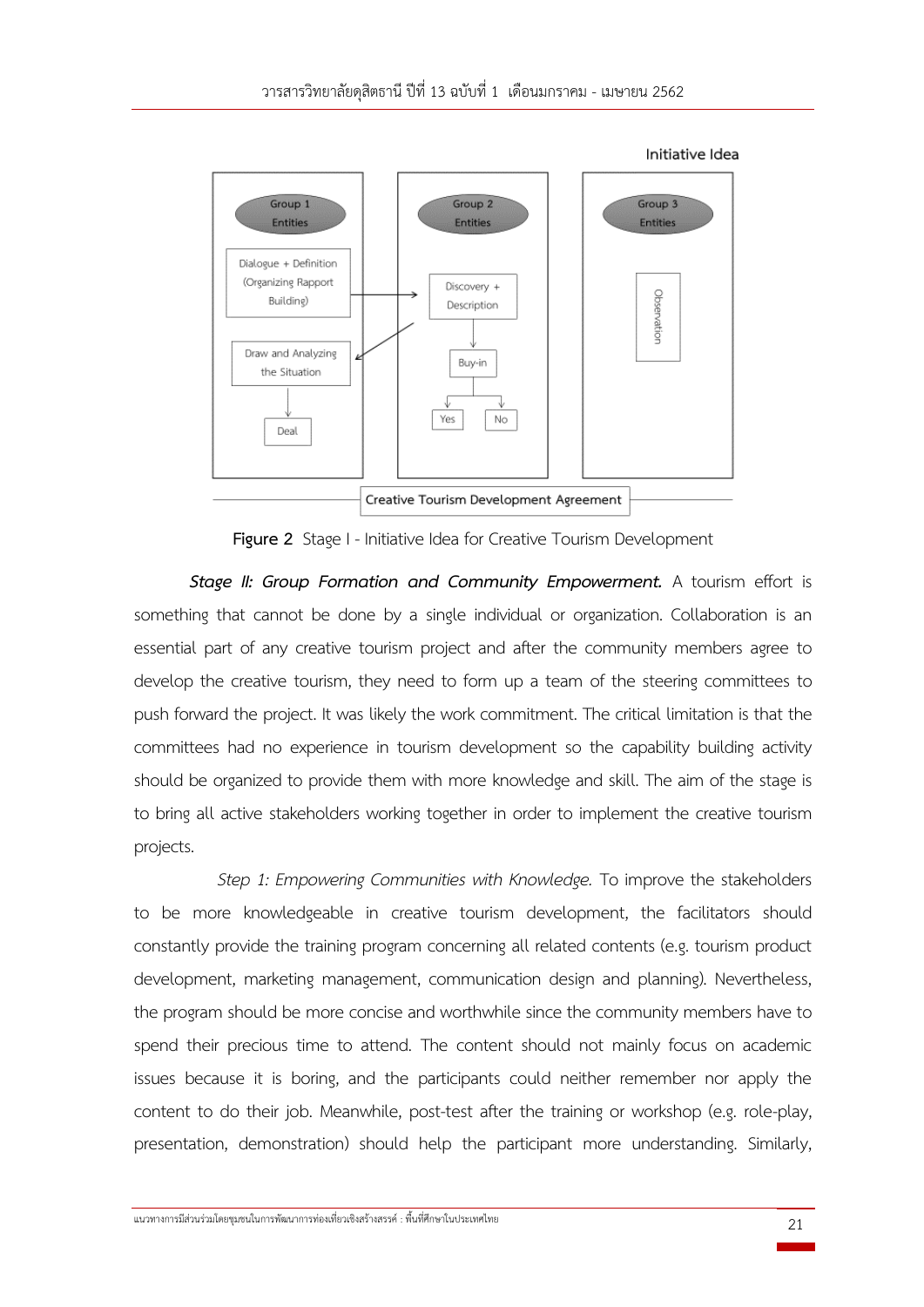these activities could be like the space for the community members to show their potentials and some talented members were often found during these activities. Later, these people could become the backbone of their communities. Furthermore, educational trips should be added so that the committees could learn by seeing the real circumstances, gathering the useful information, and exchanging their working experience to define the problems and solutions that could be applied in their communities. The trip also offers an opportunity for the community members who never travel to any places to act like the tourist for once so they could see imagine of their own local tourism. Above all, educational trips could be an inspiration that effectively encourages the committees to move on their mission.

*Step 2: Group Formation:* Prior to formulating action plan, a working group should be formed in order to establish a self-managed group at the community level. The committees could be the local people, the LAO officers, and local businessmen. The first team should be selected from the active group due to their personal interest and will to do their job. The best pattern of forming the group should be non-functional and based on their skills related to creative tourism activities. The study also suggests that the success of the previous projects attracted the members form the other groups (the wait & see group and the passive group) to become more interested; therefore, the community with none of tourism activities could manage a piloting creative tourism project in order to encourage their members to join. In the same vein, the committees should be registered as the "Community Based Tourism Club" so that they could legally request for financial support from the associate organizations.

*Step 3: Facilitating an initiative planning workshop*. After teaming up, the committees should be brought together to come up with the pilot project. As the dream is the basis and inspiration for the plan, at the beginning of planning process, the participants are asked to collectively visualize how they would like to see as desirable form of creative tourism development in the future community. Their answers can help the facilitators understand what the community members see as the desirable form of tourism development in their area. Additionally, the brainstorming workshop with local people surprisingly revealed the information from different aspects to construct the content that could be used for the design of the local creative tourism and to make the development plan to achieve the goal as expected. In this point, activities should be done with clear objectives and explanations to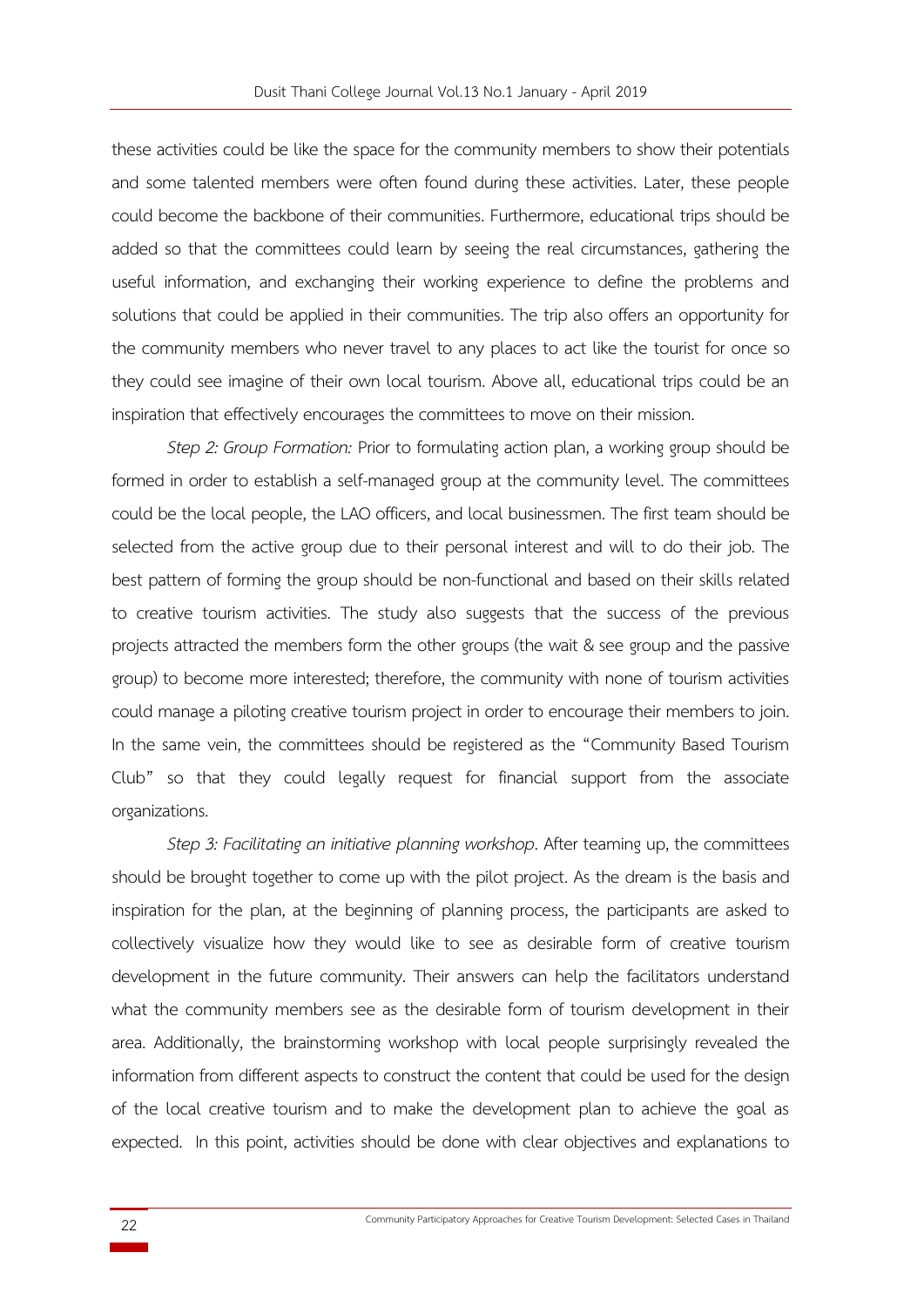avoid the risk of individuals focusing too much on their personal aspiration not on the group's goals. Outline a realistic time frame for completing the activities, which should indicate when, or during which period, each activity will be carried out and completed. While doing this, responsible persons for implementing each activity should be assigned.



Group Formulation and Community Empowerment



After the effective community dialogue had been continually conducted together with the capability building programs on how to get the supports from other organizations, the communities became well-prepared to work and the committees knew more about different form of tourism. *Stage III: Initiative Planning*. After the first project is kicked off, there are some expectations. For examples, more community members, particularly who are in the wait and see mode, join the community's tourism association, more tourism activities are carried out, tourists stay at the community longer, and more funding from other sources are offered. In conclusion, positive is a powerful tool used to motivate improved productivity and commitment in organizational development. In addition, according to previous studies, experience has shown that one of the greatest causes of failure in community development is a lack of follow-up and commitment by the community members. Therefore, through the implementation process, committee meetings have to be conducted to report the progress. The conveners should maintain close contact with them. In addition, the local government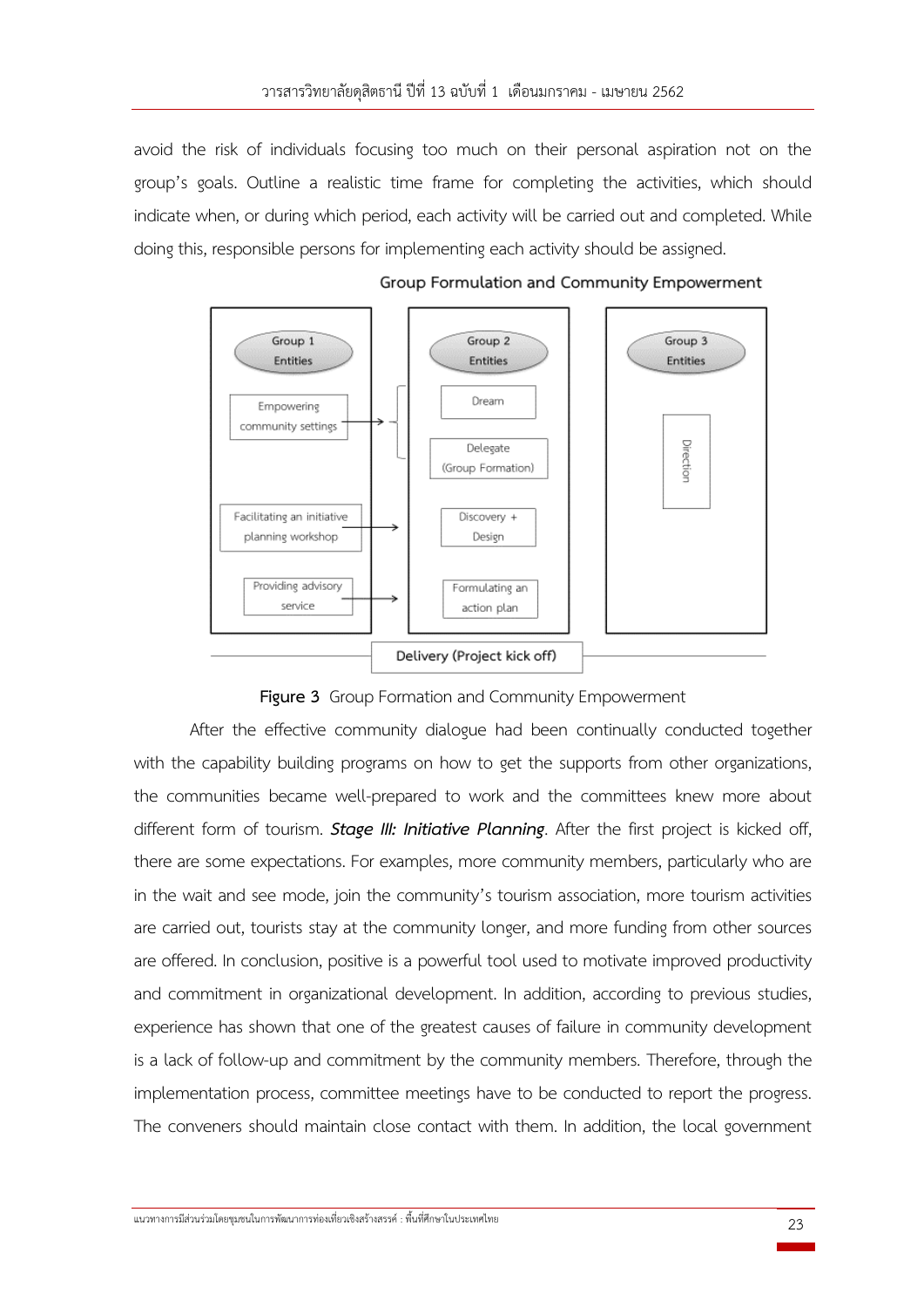might be appointed as advisors, who can provide the directions of funding, technical and managerial supports for the association.

Based on the previous studies on AI approach, there were limits on the number of references. This study shown that AI approach as an alternative tourism research tool to reveal the understandings, opinions, and attitudes of tourism stakeholders concerning the community development. During the survey, it is found that the local residents were always positive towards tourism activities in their communities. Same as Roslizawati et al. (2018), their findings show some of the potential advantages of tourism development, including social benefits, cultural benefits, economic benefits and environment benefits. It is an approach which has emerged as a counter to traditional problem-solving approaches and focuses on the strengths and successes of individuals and communities. (Lama, 2012). However, this study suggested that in order to be successful in developing a creative tourism project, a tourism form which offers visitors the opportunity to develop their creative potential through active participation in courses and learning experiences, in AI approach, there should have more 3Ds, including "Definition" (identifying what that can be developed further as the tourism product), "Dance" (determining the date of celebrating) and "Dialogue" (incorporating the voices and views)

# **Recommendations**

1) There should be a governmental organizations to be directly in charge of creative tourism development for a rapid process of policy issuance, operations, and budget management and to avoid the overlapped working processes and terminate a working gap amongst several organizations.

2) There should be a further study on the management structure that builds the collaboration for creative tourism development in all communities and cities.

3) There should be a further study on performance empowerment for the leaders and member within local communities to develop their creative tourism projects so that the stakeholders with high diversity of community settings based on forms of social structures and networks are equally allowed to participate in the activities.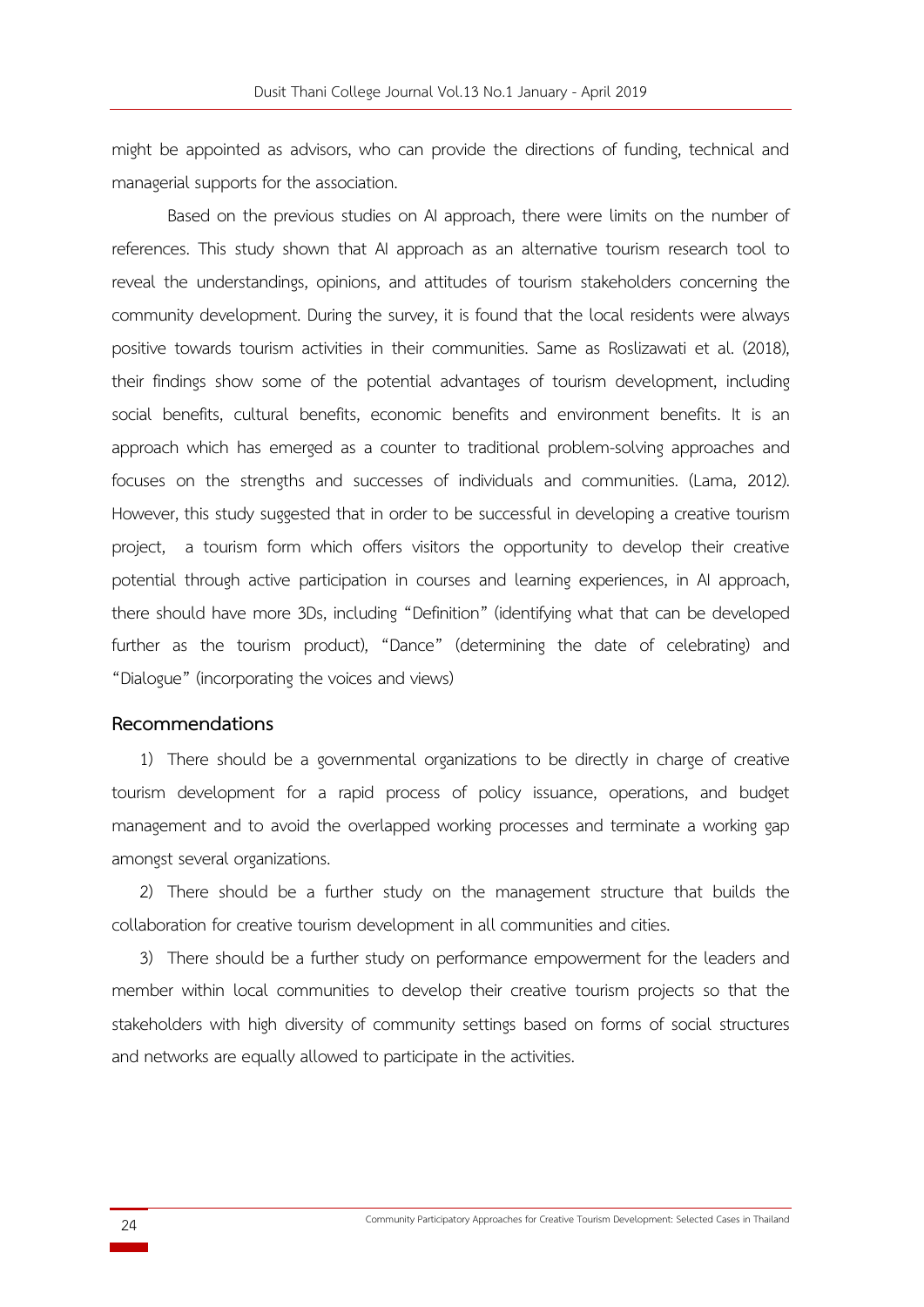# **References**

- Asnarulkhadi, A. (1996). *People's participation in community development and community work activities: A case study in a planned village settlement in Malaysia*. Marsland Press World Rural Observations 2009;1(2), 45-54.
- Aziz, R.C., Hashim, N.A.A.N., & Awang, Z. (2018). *Tourism development in rural areas: Potentials of appreciative inquiry approach.* Journal of Tourism, Hospitality & Culinary Arts, 10(1), 59-75.
- Campbell, C. (2010). *Creative tourism providing a competitive edge*. Tourism Insight. Retrieved December 25<sup>th</sup>, 2016 from www.insights.org.uk/articleitem.aspx?title=Creative%20Tourism%20Providing%20a%20 Competitive%20Edge
- European Travel Commission. (2005). *City tourism and culture: The european experience.* A Report produced for the Research Group of the European Travel Commission (ETC) and for the World Tourism Organization (WTO). Madrid: World Tourism Organization.
- Fariborz A. and Ma`rof, B.R. (2008). *Tourism development for community capacity building and community development*. TEAM Journal of Hospitality & Tourism, 5(1).
- Fariborz, A., Sarjit S. G. & Farshid A. (2010). *Tourism development in local communities: As a community development approach.* Journal of American Science, 6(2), 155-161.
- Haywood, K. (1988). *Responsible and responsive tourism planning in the community.* Tourism Management. 9 (2), 105-108.
- Jelinčić, D.A. and Žuvela, A. (2012). *Facing the challenge? creative tourism in Croatia.* Journal of Tourism Consumption and Practice, 4(2), 8-90.
- ICIMOD/ SVN Nepal. (2004). *Developing sustainable communities: A toolkit for development practioners.* Kathmandu: International Center for Integrated Mountain Development.
- International Fund for Agricultural Development (IFAD) (2002). *Managing for impact in rural development: A guide for project M&E.* Rome: International Fund for Agricultural Development.
- Richards, G. W. (2011). *Creativity and tourism: The state of the art*. Annals of Tourism Research, 38(4), 1225 - 1253.